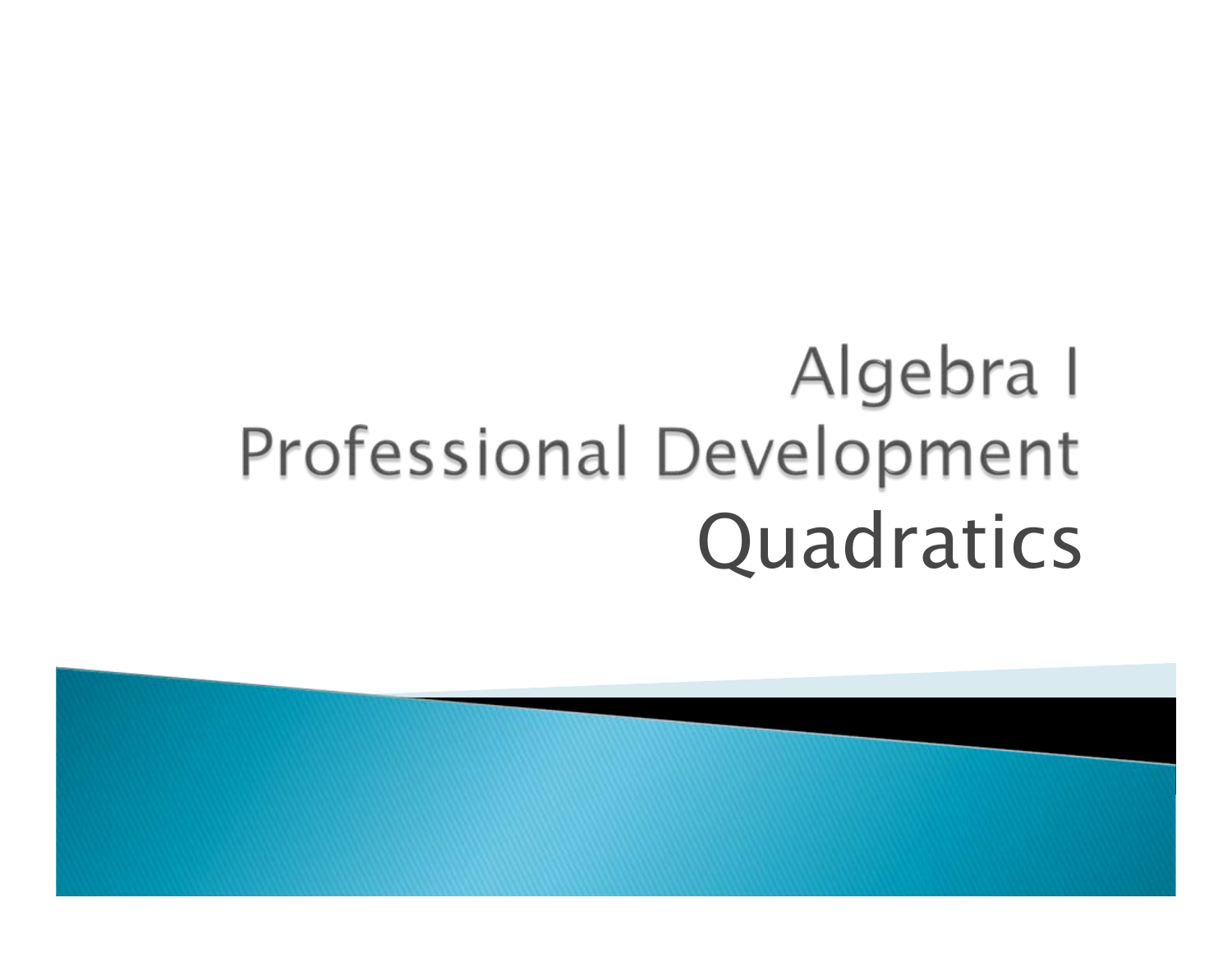Module 1

# Outcome

# Participants will experience a rigorous Algebra I concept task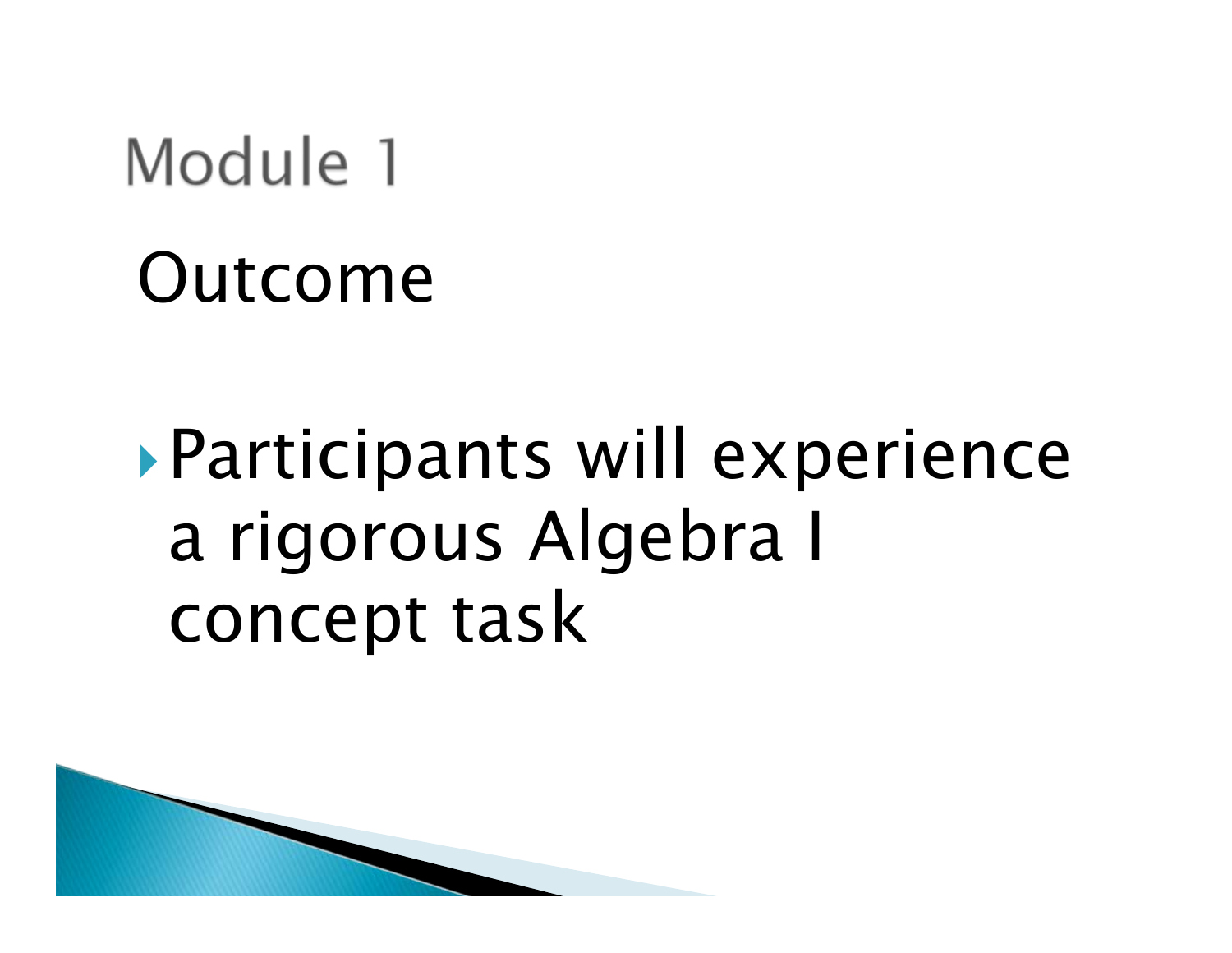# "Bend it Like Beckham"

#### **Bend it like Beckham**

Andre, Juana, Kevin and Emiko go to a soccer day at the L.A. Galaxy's training field at the Home Depot Center The coach has a computer and video system that can track the height and distance of their kicks. All four soccer players are practicing up-field kicks, away from the goal.

Andre goes first and takes a kick starting 12 vards out from goal. His kick reaches a maximum height of 17 vards and lands 48 yards from the goal.

Juana goes next and the computer gives the equation of the path of her kick as  $y = -x^2 + 14x - 24$ , where yis the height of the ball in yards and x is the horizontal distance of the ball from the goal line in yards.

After Kevin takes his kick, the coach gives him a printout of the path of the ball:



Finally Emiko takes her kick but the computer has a problem and can only give her a partial table of data points of the ball's trajectory.

. . . . . .

| Emiko's table                                                                               |  |  |  |                                                  |  |  |
|---------------------------------------------------------------------------------------------|--|--|--|--------------------------------------------------|--|--|
| Distance from the goal line in yards   10   11   12   13   14   15   16   17   18   19   20 |  |  |  |                                                  |  |  |
| Height in yards                                                                             |  |  |  | 0 4.7 8.75 12.2 15 17.2 18.75 19.7 20 19.7 18.75 |  |  |

The computer is still not working but Andre, Juana, Kevin and Emiko want to know who made the best kick.

Help them decide by using what you know to find: (a) Whose kick went the highest? (b) Whose kick went the longest? Be prepared to explain your answer and support your reasoning.

> CA Algebra 1 Standard 23.0 Students apply quadratic equations to physical problems, such as the motion of an object under the force of gravity. Prepared by the LAUSD Secondary Math Unit; Adapted from "Water-Balloon Contest" CPM Algebra 1, Vol. 2, Dietiker, Kysh, Sallee & Hoey

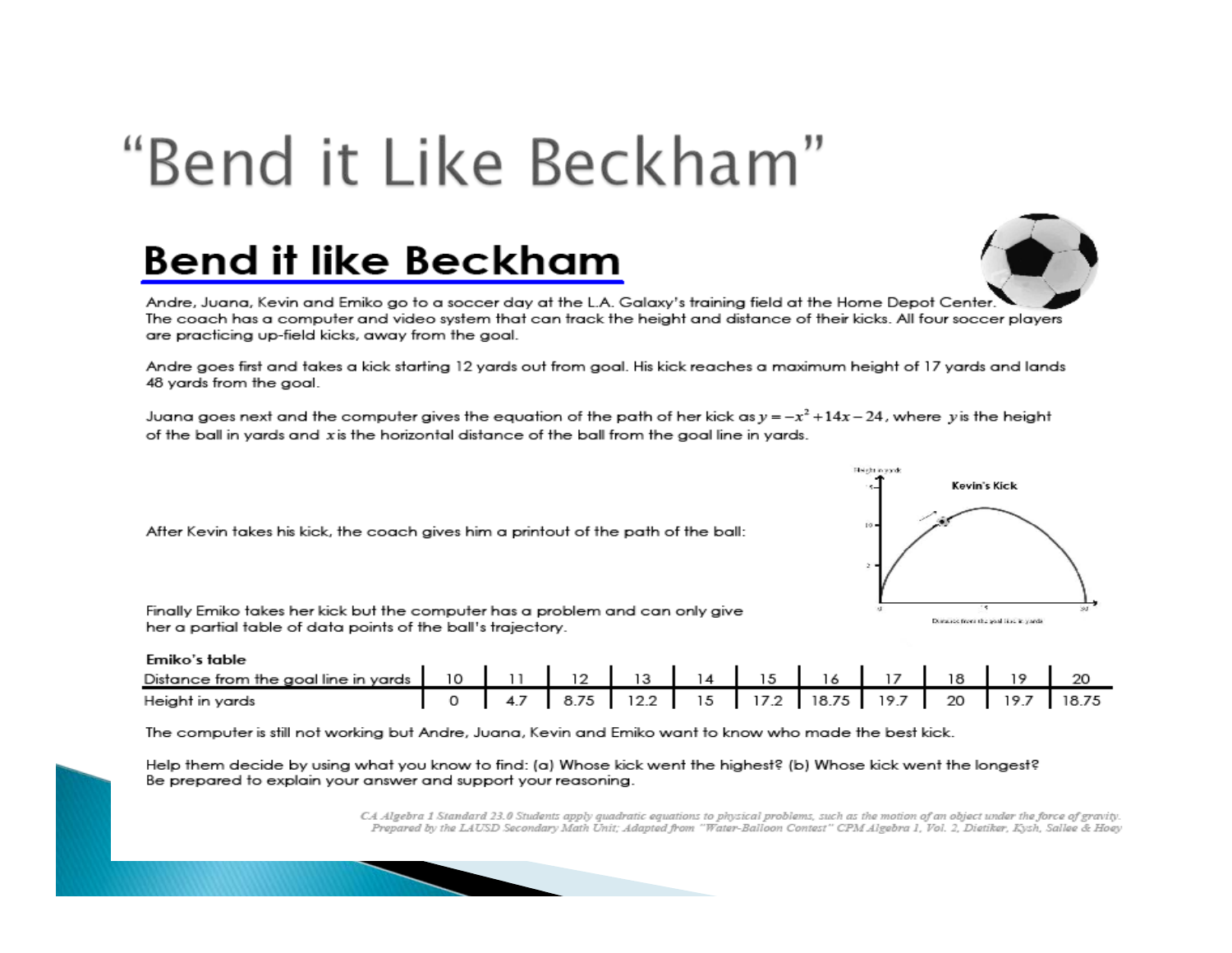"Bend it Like Beckham" Share, Discuss, and Analyze:

 $\blacktriangleright$ Whose kick went the highest?

 $\blacktriangleright$ Whose kick went the longest?

 Be prepared to share your solution with the group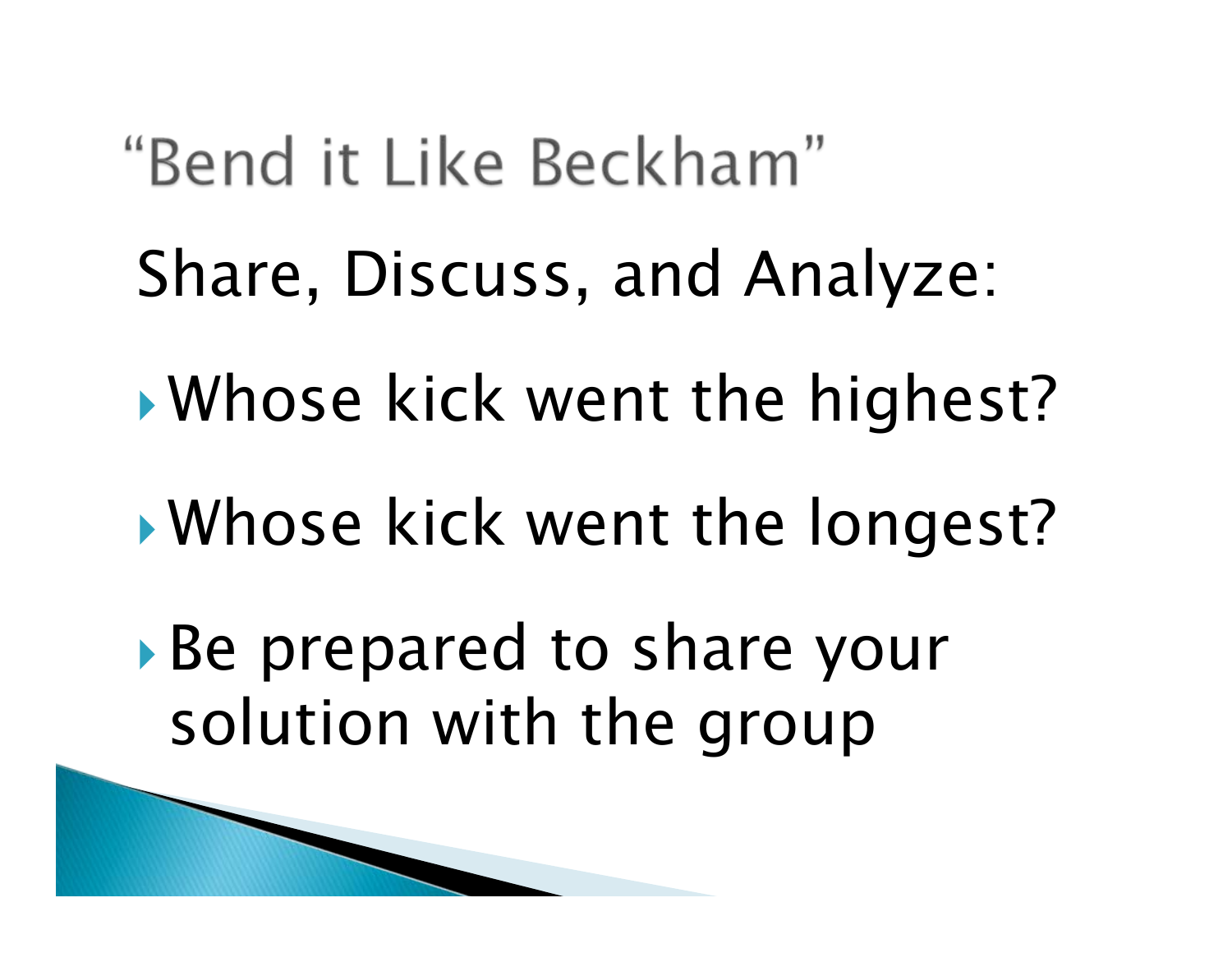## "Bend it Like Beckham"

Group discussion:

How do we make the mathematics accessible to all students?

How can the four access strategies:

- graphic organizers
- **Cooperative groups**
- academic language development
- **·** instructional conversations

be more explicitly embedded in the lesson?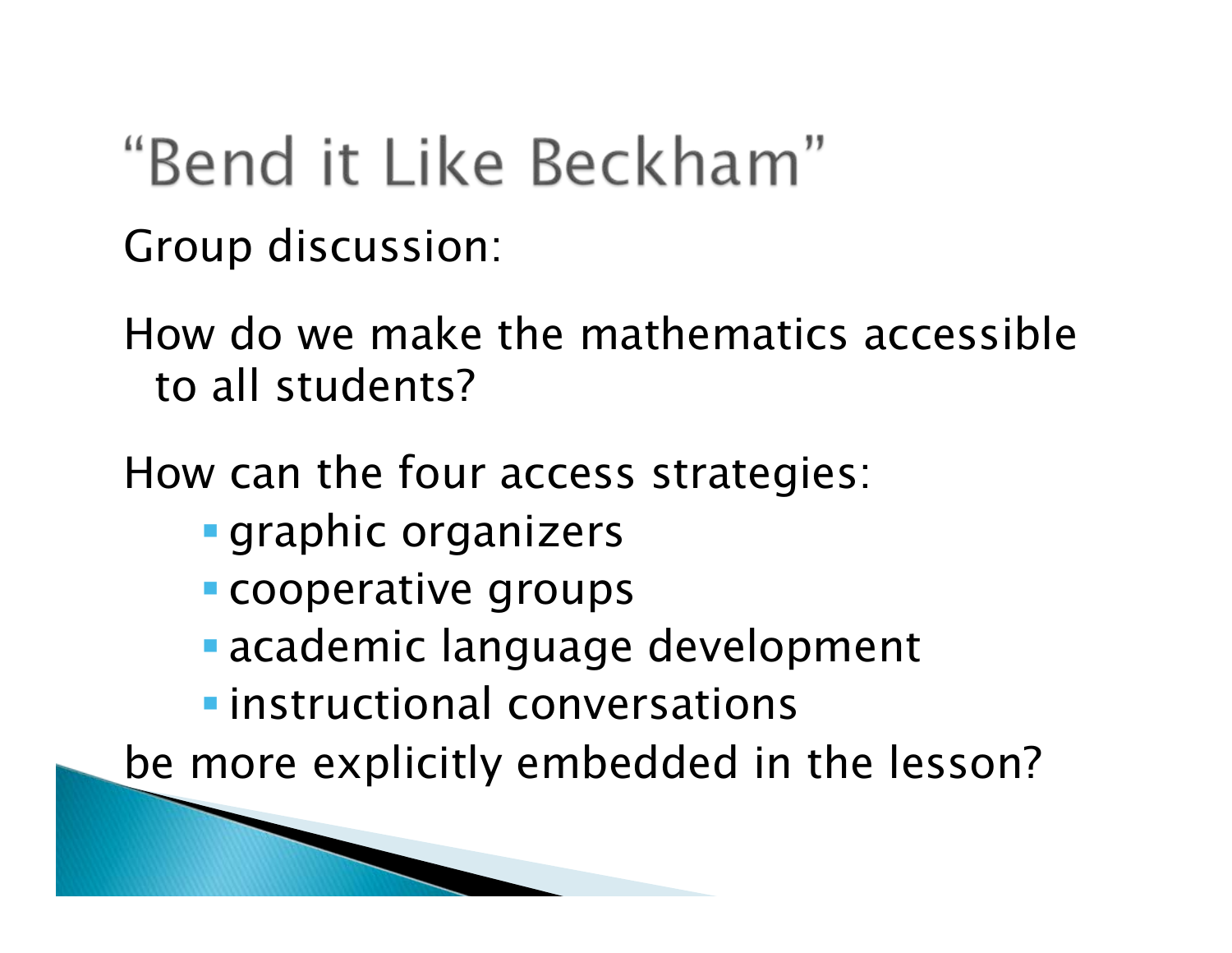## Module 2

### Outcome

 Participants will work with the Thinking Through a Lesson Protocol (TTLP) to plan the implementation of the task in the classroom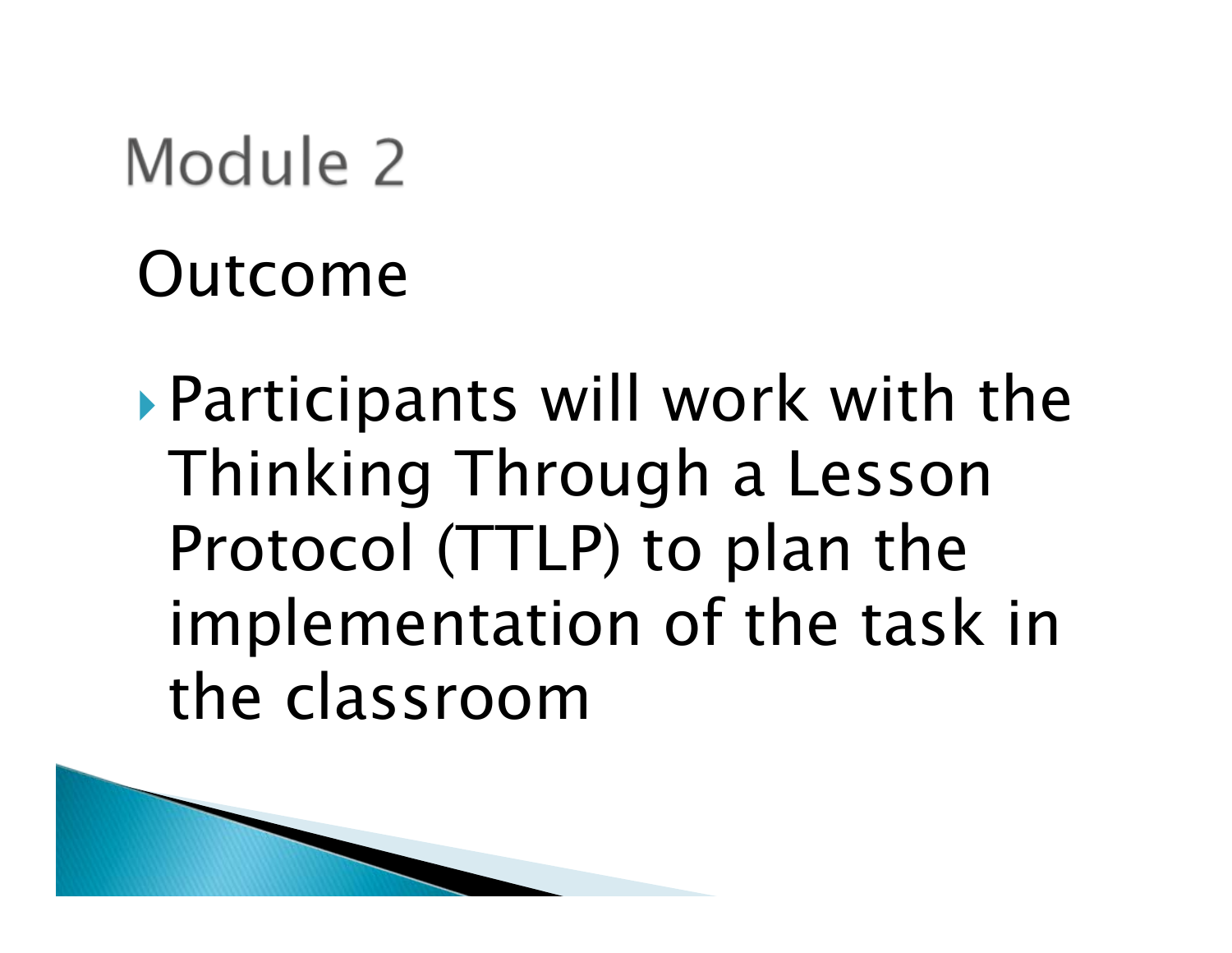### Thinking Through a Lesson Protocol

#### **Thinking Through a Lesson Protocol**

The main purpose of the Thinking Through a Lesson Protocol is to prompt you in thinking deeply about a specific lesson that you will be teaching that is based on a cognitively challenging mathematical task.

| <b>SET-UP</b><br>Selecting and setting up a mathematical task                                                                                                                                                                                                                                                                                                                                                                                                                                                                                                                                                                                                                                                                                                                                                                                                                                                                                                                                                                                                                                                                                                                                                                   | <b>EXPLORE</b><br>Supporting students' exploration of the task                                                                                                                                                                                                                                                                                                                                                                                                                                                                                                                                                                                                                                                                                                                                                                                                                                                                                                                                                                                                                                                    | SHARE, DISCUSS, AND ANALYZE<br>Sharing and discussing the task                                                                                                                                                                                                                                                                                                                                                                                                                                                                                                                                                                                                                                                                                                                                                                                                                                                                                                                                                                   |
|---------------------------------------------------------------------------------------------------------------------------------------------------------------------------------------------------------------------------------------------------------------------------------------------------------------------------------------------------------------------------------------------------------------------------------------------------------------------------------------------------------------------------------------------------------------------------------------------------------------------------------------------------------------------------------------------------------------------------------------------------------------------------------------------------------------------------------------------------------------------------------------------------------------------------------------------------------------------------------------------------------------------------------------------------------------------------------------------------------------------------------------------------------------------------------------------------------------------------------|-------------------------------------------------------------------------------------------------------------------------------------------------------------------------------------------------------------------------------------------------------------------------------------------------------------------------------------------------------------------------------------------------------------------------------------------------------------------------------------------------------------------------------------------------------------------------------------------------------------------------------------------------------------------------------------------------------------------------------------------------------------------------------------------------------------------------------------------------------------------------------------------------------------------------------------------------------------------------------------------------------------------------------------------------------------------------------------------------------------------|----------------------------------------------------------------------------------------------------------------------------------------------------------------------------------------------------------------------------------------------------------------------------------------------------------------------------------------------------------------------------------------------------------------------------------------------------------------------------------------------------------------------------------------------------------------------------------------------------------------------------------------------------------------------------------------------------------------------------------------------------------------------------------------------------------------------------------------------------------------------------------------------------------------------------------------------------------------------------------------------------------------------------------|
| What are your mathematical goals for the lesson (i.e.,<br>what is it that you want students to know and<br>understand about mathematics as a result of this<br>lesson)?<br>In what ways does the task build on students'<br>previous knowledge? What definitions, concepts, or<br>ideas do students need to know in order to begin to<br>work on the task?<br>What are all the ways the task can be solved?<br>۰.<br>- Which of these methods do you think your<br>students will use?<br>- What misconceptions might students have?<br>- What errors might students make?<br>What are your expectations for students as they work<br>on and complete this task?<br>- What resources or tools will students have to use<br>in their work?<br>- How will the students work - independently, in<br>small groups, or in pairs - to explore this task?<br>- How long will they work individually or in<br>small groups/pairs? Will students be partnered<br>in a specific way? If so, in what way?<br>- How will students record and report their work?<br>How will you introduce students to the activity so as<br>not to reduce the demands of the task?<br>What will you hear that lets you know students<br>understand the task? | As students are working independently or in small<br>groups:<br>- What questions will you ask to focus their<br>thinking?<br>- What will you see or hear that lets you know<br>how students are thinking about the<br>mathematical ideas?<br>- What questions will you ask to assess students'<br>understanding of key mathematical ideas,<br>problem solving strategies, or the<br>representations?<br>- What questions will you ask to advance<br>students' understanding of the mathematical<br>ideas?<br>- What questions will you ask to encourage<br>students to share their thinking with others or to<br>assess their understanding of their peer's ideas?<br>• How will you ensure that students remain engaged in<br>the task?<br>- What will you do if a student does not know<br>how to begin to solve the task?<br>- What will you do if a student finishes the task<br>almost immediately and becomes bored or<br>disruptive?<br>- What will you do if students focus on non-<br>mathematical aspects of the activity (e.g., spend<br>most of their time making beautiful poster of<br>their work)? | How will you orchestrate the class discussion so that<br>you accomplish your mathematical goals?<br>Specifically:<br>- Which solution paths do you want to have<br>shared during the class discussion? In what<br>order will the solutions be presented? Why?<br>- In what ways will the order in which solutions<br>are presented help develop students'<br>understanding of the mathematical ideas that<br>are the focus of your lesson?<br>- What specific questions will you ask so that<br>students will:<br>' make sense of the mathematical ideas that<br>you want them to learn?<br>· expand on, debate, and question the<br>solutions being shared?<br>make connections between the different<br>strategies that are presented?<br>· look for patterns?<br>• begin to form generalizations?<br>. What will you see or hear that lets you know that<br>students in the class understand the mathematical<br>ideas that you intended for them to learn?<br>. What will you do tomorrow that will build on this<br>lesson? |
|                                                                                                                                                                                                                                                                                                                                                                                                                                                                                                                                                                                                                                                                                                                                                                                                                                                                                                                                                                                                                                                                                                                                                                                                                                 |                                                                                                                                                                                                                                                                                                                                                                                                                                                                                                                                                                                                                                                                                                                                                                                                                                                                                                                                                                                                                                                                                                                   |                                                                                                                                                                                                                                                                                                                                                                                                                                                                                                                                                                                                                                                                                                                                                                                                                                                                                                                                                                                                                                  |

@ 2001 University of Pittsburgh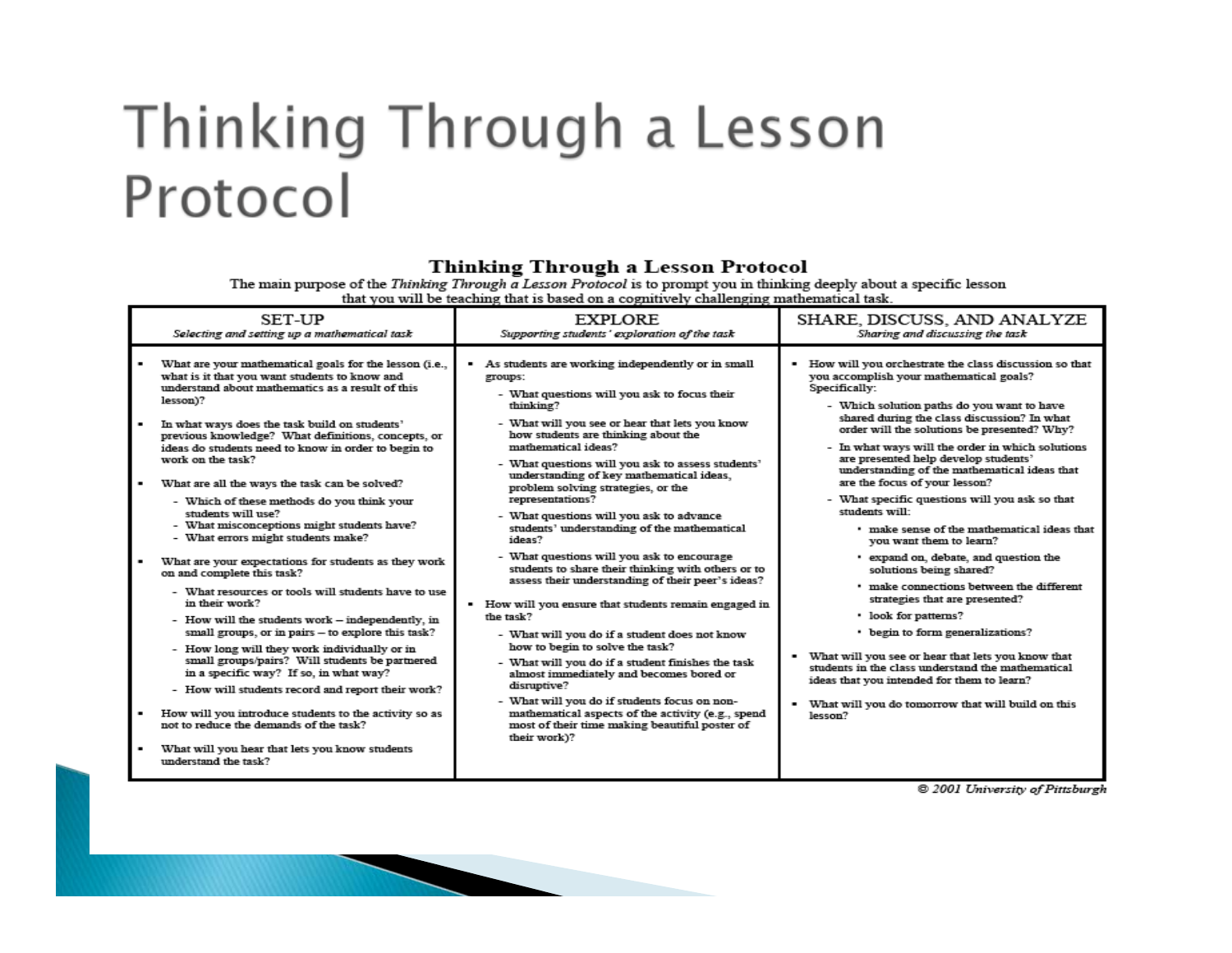Thinking Through a Lesson Protocol

- How will we set up the lesson?
- How will the students explore the concept?
- How will the students *share*, discuss, and analyze their solutions?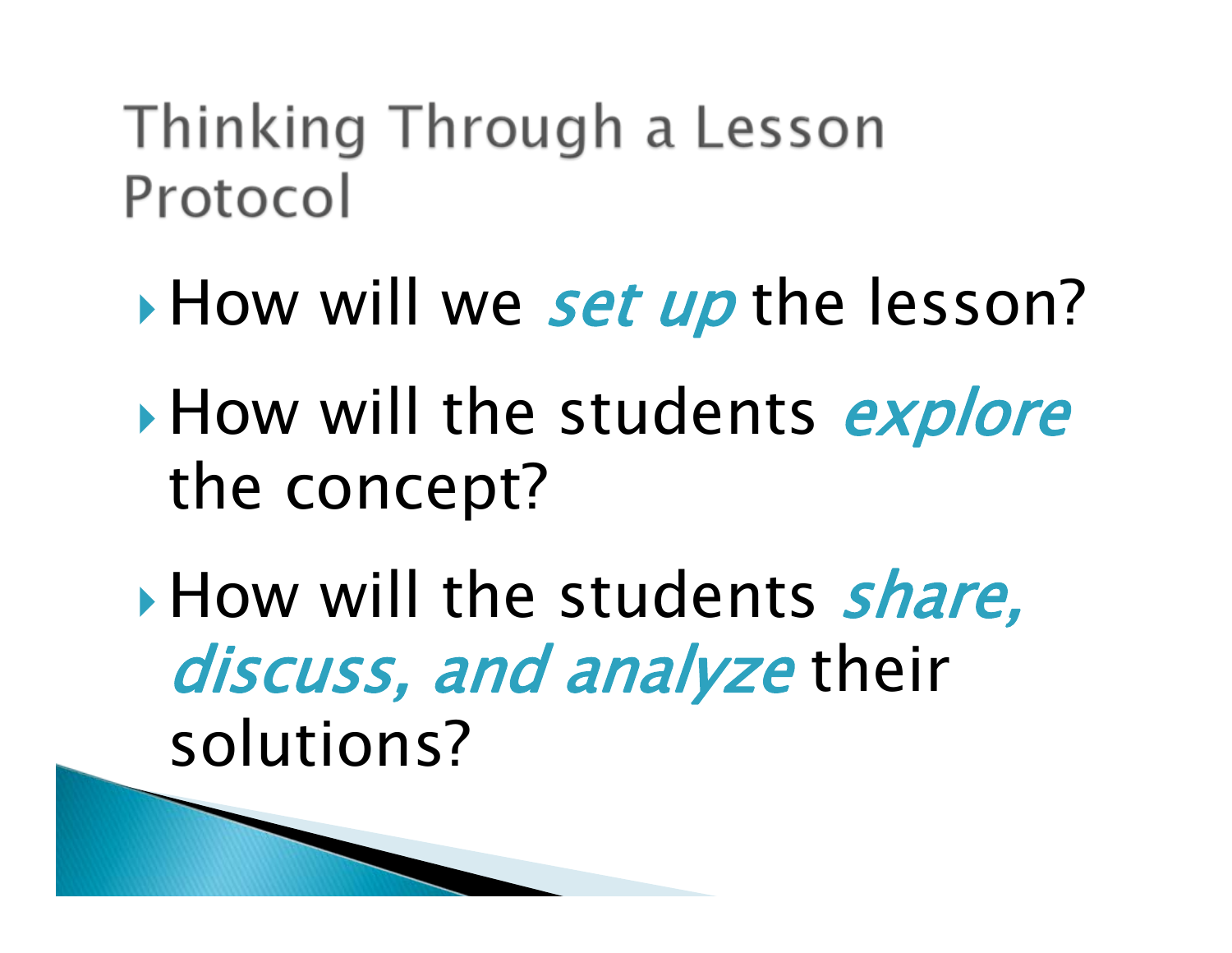#### Planning for Implementation: Thinking Through a Lesson Protocol

- $\blacktriangleright$  Read through the lesson and discuss how the TTLP was used to design it.
- What instructional strategies could be added to the lesson that would contribute to increased access for all learners?
	- EL
	- SEL
	- **Gifted**
	- SWD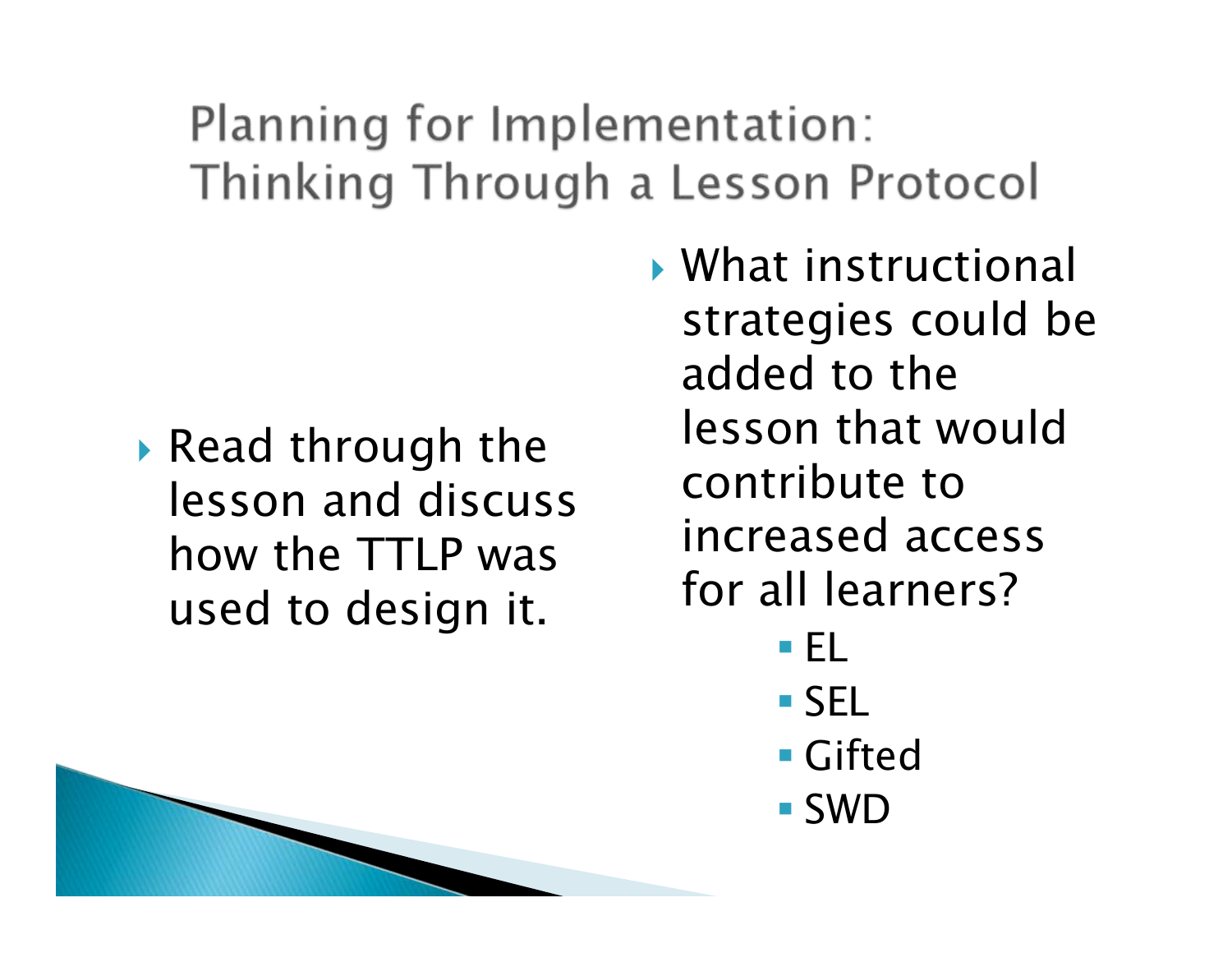### Module 3

# Outcome

Participants will learn about explicit strategies that foster the development of academic language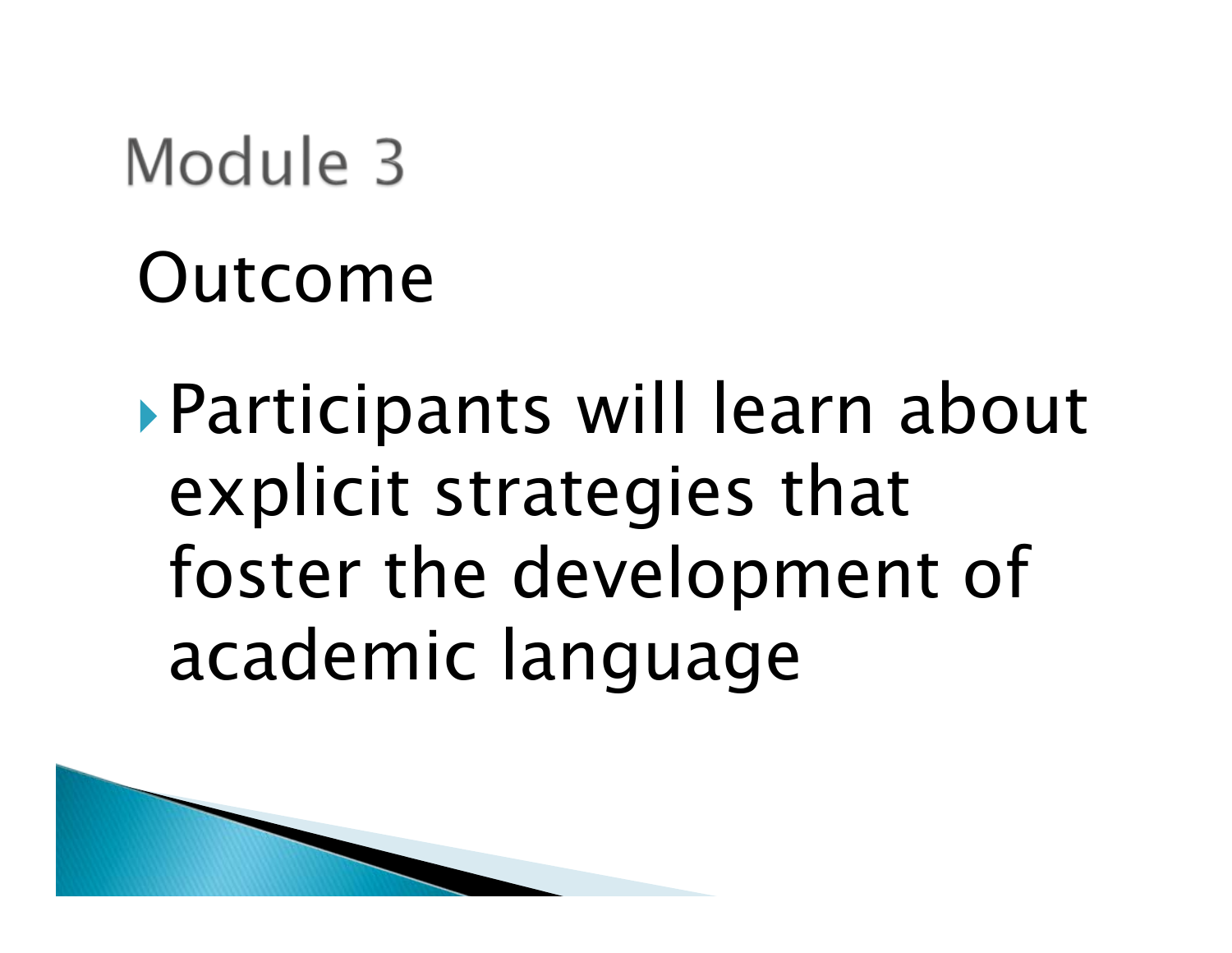### Compare and Contrast

#### **Using the Language of Comparison and Contrast**

Compare and Contrast T-CHART

List the things that are similar or the same for  $(2x+1)(x+4)$ and  $2x^2 + 9x + 4$  on one side of the T- Chart and things that are different on other side.

| Compare | Contrast |
|---------|----------|
|         |          |
|         |          |
|         |          |
|         |          |
|         |          |
|         |          |
|         |          |
|         |          |
|         |          |
|         |          |
|         |          |
|         |          |
|         |          |
|         |          |
|         |          |
|         |          |
|         |          |
|         |          |
|         |          |
|         |          |
|         |          |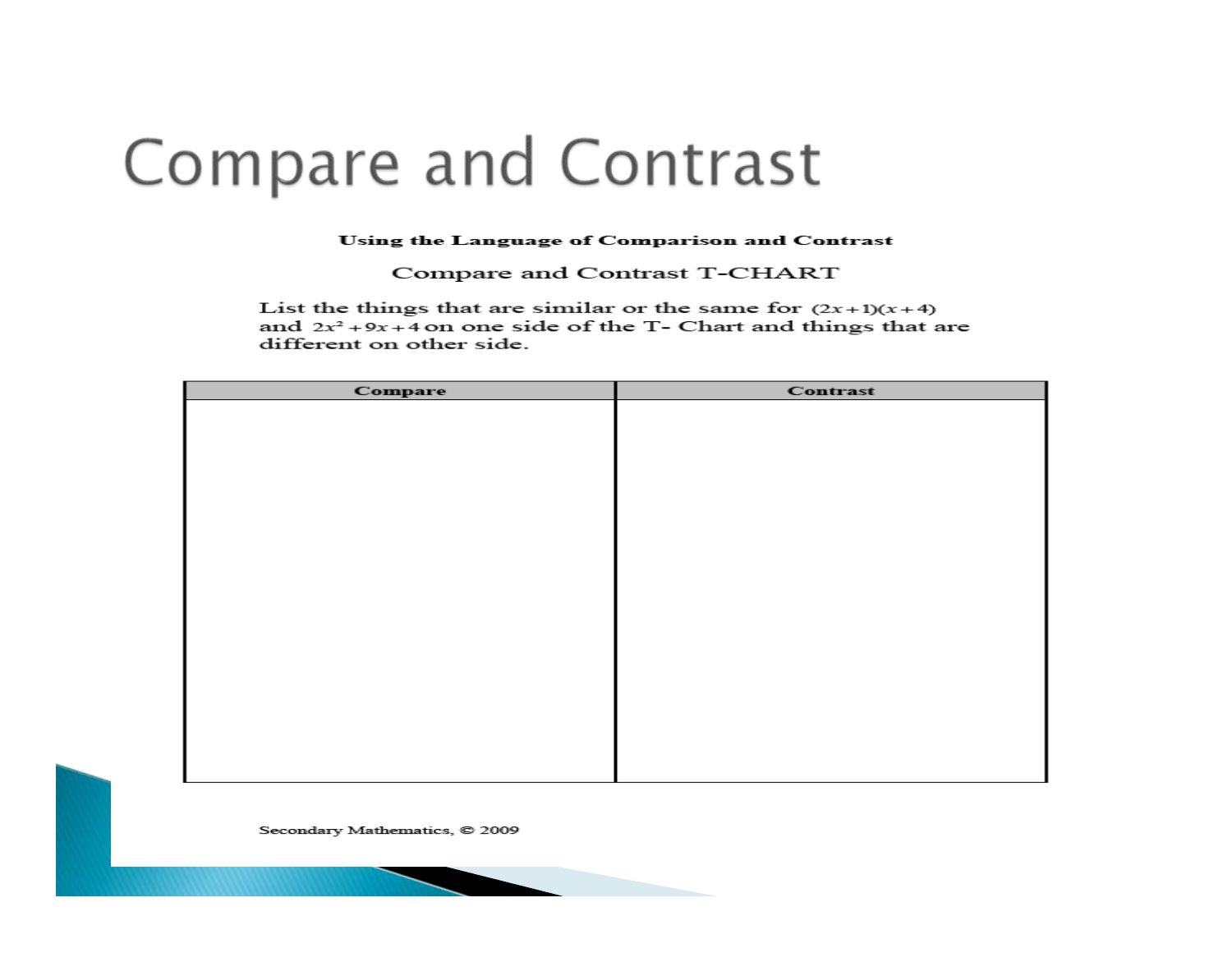## Compare and Contrast

How will this activity support the academic language development for your students?

What questions can you ask to engage students with this activity?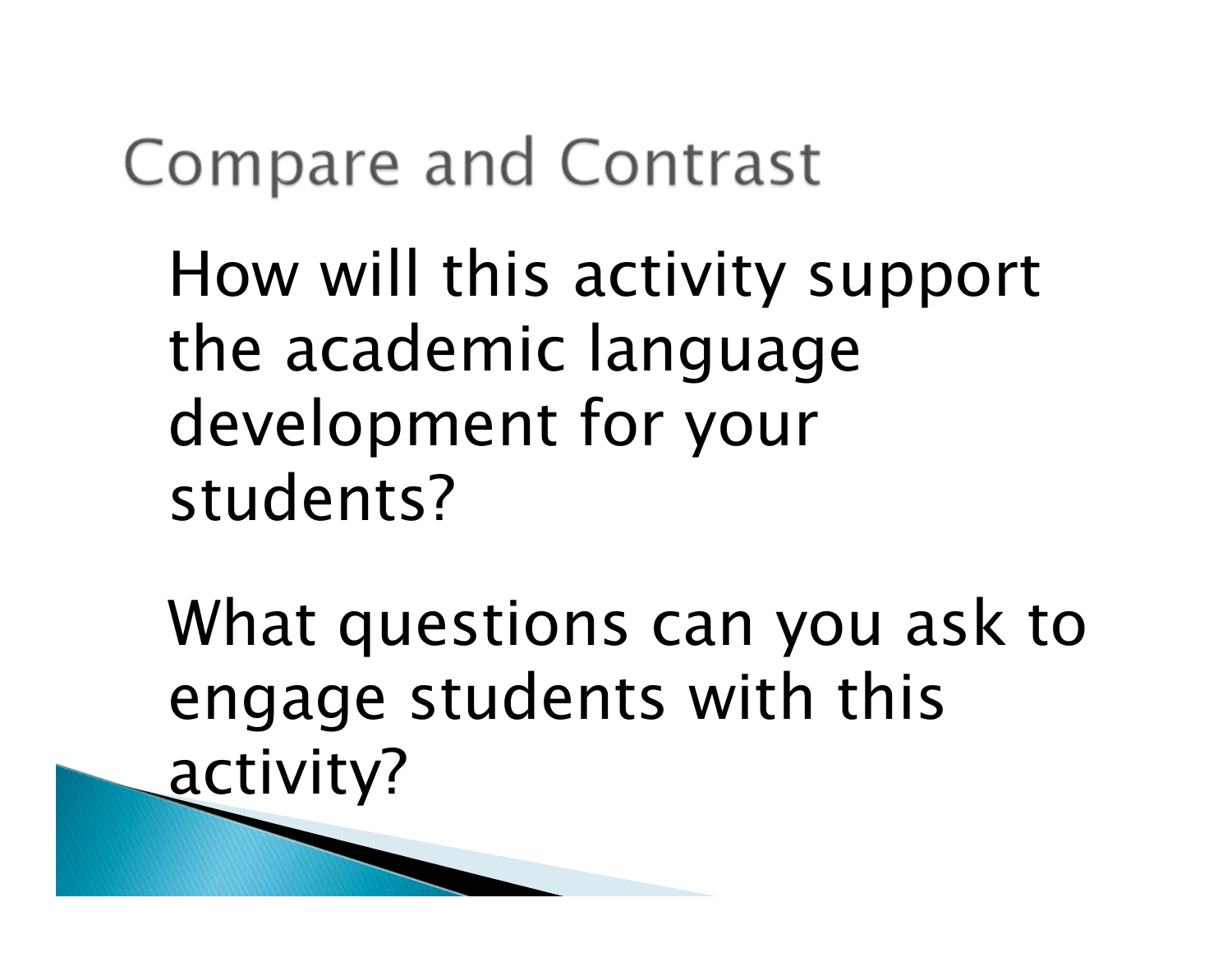#### Using the Language of Comparison and Contrast

Page 1

#### **Listening & Speaking**

#### **On Your Own**

1. Think about how  $(2x+1)(x+4)$  and  $2x^2+9x+4$  compare.

2. Fill in the blanks for both the Comparison Questions.

|            |                                                                                                                                                                                                                                | <b>Comparison Questions</b> |  |  |  |  |
|------------|--------------------------------------------------------------------------------------------------------------------------------------------------------------------------------------------------------------------------------|-----------------------------|--|--|--|--|
| Initiator: | How are <b>and</b> similar?                                                                                                                                                                                                    |                             |  |  |  |  |
|            | Responder: and and are similar because both                                                                                                                                                                                    |                             |  |  |  |  |
| Initiator: | What do and have in common?                                                                                                                                                                                                    |                             |  |  |  |  |
|            | Responder: Both and and have/are                                                                                                                                                                                               |                             |  |  |  |  |
| Initiator: |                                                                                                                                                                                                                                |                             |  |  |  |  |
|            | Responder: Like is a set of the set of the set of the set of the set of the set of the set of the set of the set of the set of the set of the set of the set of the set of the set of the set of the set of the set of the set |                             |  |  |  |  |
| Initiator: | <u> 1989 - Andrea Santa Andrea Andrea Andrea Andrea Andrea Andrea Andrea Andrea Andrea Andrea Andrea Andrea Andr</u>                                                                                                           |                             |  |  |  |  |
|            | Responder: A significant similarity between and and the significant similarity between and the same is                                                                                                                         |                             |  |  |  |  |
| Initiator: | <u> 1989 - Andrea Santa Andrea Andrea Andrea Andrea Andrea Andrea Andrea Andrea Andrea Andrea Andrea Andrea Andr</u>                                                                                                           |                             |  |  |  |  |
|            |                                                                                                                                                                                                                                |                             |  |  |  |  |
|            | <b>because <i>because because because because because because because</i></b>                                                                                                                                                  |                             |  |  |  |  |

With Your Partner: practice speaking and listening to the language of comparison.

- 1. First Partner 1 one reads the Initiator questions and Partner 2 answers as the Responder.
- 2. Then switch roles: Partner 2 is the Initiator and Partner 1 is the Responder.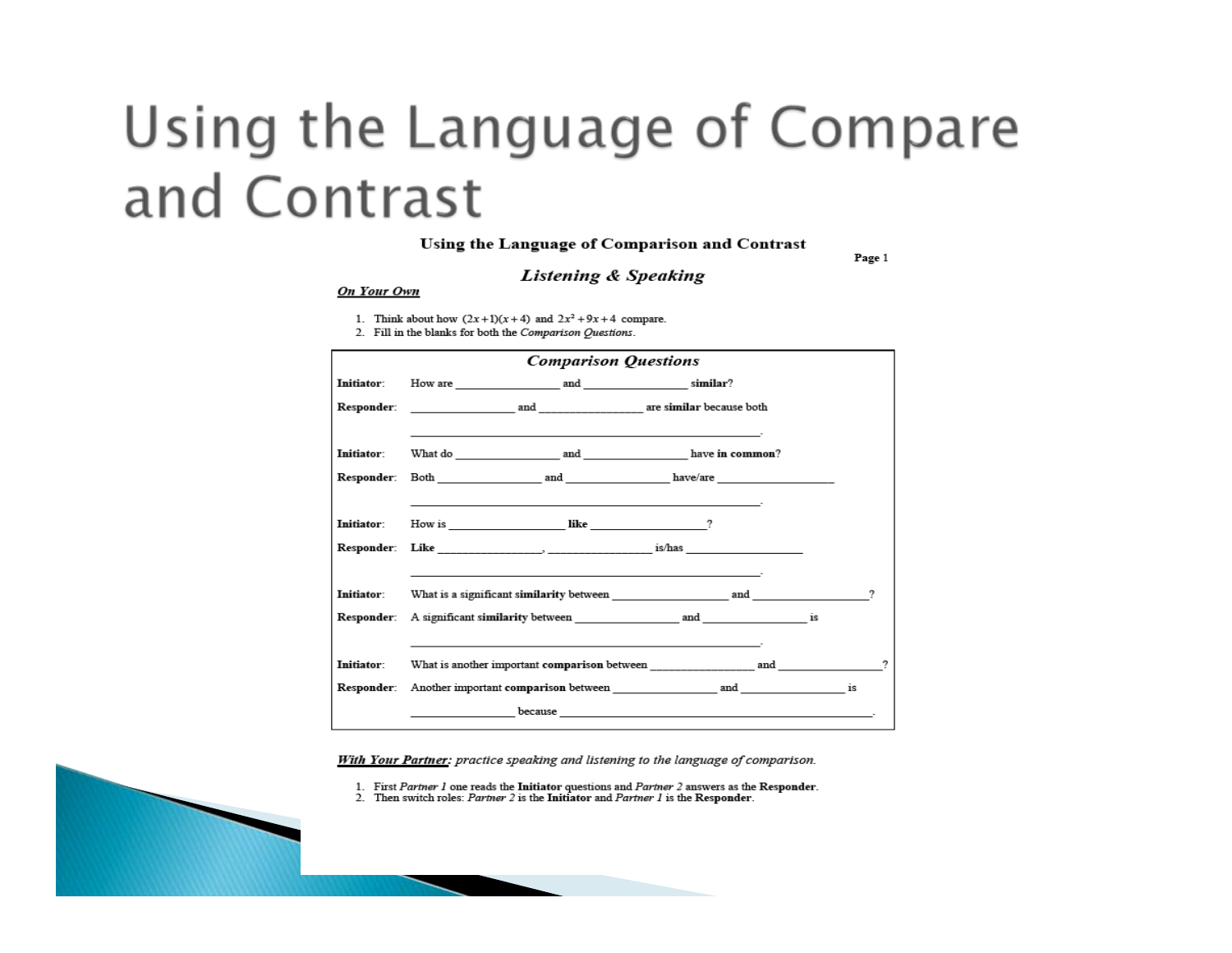#### Using the Language of Comparison and Contrast

Page 2

#### **Listening & Speaking**

#### **On Your Own**

1. Think about how  $(2x+1)(x+4)$  and  $2x^2+9x+4$  contrast.

2. Fill in the blanks for both the Contrast Ouestions.

|                  | <b>Contrast Ouestions</b>                                                                                                                                                                                                      |  |  |  |  |
|------------------|--------------------------------------------------------------------------------------------------------------------------------------------------------------------------------------------------------------------------------|--|--|--|--|
| Initiator:       | How are <b>and</b> and <b>different?</b>                                                                                                                                                                                       |  |  |  |  |
|                  |                                                                                                                                                                                                                                |  |  |  |  |
| Initiator:       |                                                                                                                                                                                                                                |  |  |  |  |
|                  | Responder: and and are dissimilar because                                                                                                                                                                                      |  |  |  |  |
|                  |                                                                                                                                                                                                                                |  |  |  |  |
| Initiator:       | How else do <b>and</b> and <b>differ?</b>                                                                                                                                                                                      |  |  |  |  |
|                  |                                                                                                                                                                                                                                |  |  |  |  |
|                  | and the control of the control of the control of the control of the control of the control of the control of the                                                                                                               |  |  |  |  |
| <b>Initiator</b> | What is a major difference between the canonic and the control of the control of the control of the control of the control of the control of the control of the control of the control of the control of the control of the co |  |  |  |  |
|                  | Responder: A major difference between and and is                                                                                                                                                                               |  |  |  |  |
|                  | and the state of the state of the state of the state of the state of the state of the state of the                                                                                                                             |  |  |  |  |
| Initiator:       | What is another significant difference between and and 2                                                                                                                                                                       |  |  |  |  |
|                  |                                                                                                                                                                                                                                |  |  |  |  |
|                  |                                                                                                                                                                                                                                |  |  |  |  |
|                  |                                                                                                                                                                                                                                |  |  |  |  |

With Your Partner: practice speaking and listening to the language of contrast.

- 1. First Partner 1 one reads the Initiator questions and Partner 2 answers as the Responder.
- 2. Then switch roles: Partner 2 is the Initiator and Partner 1 is the Responder.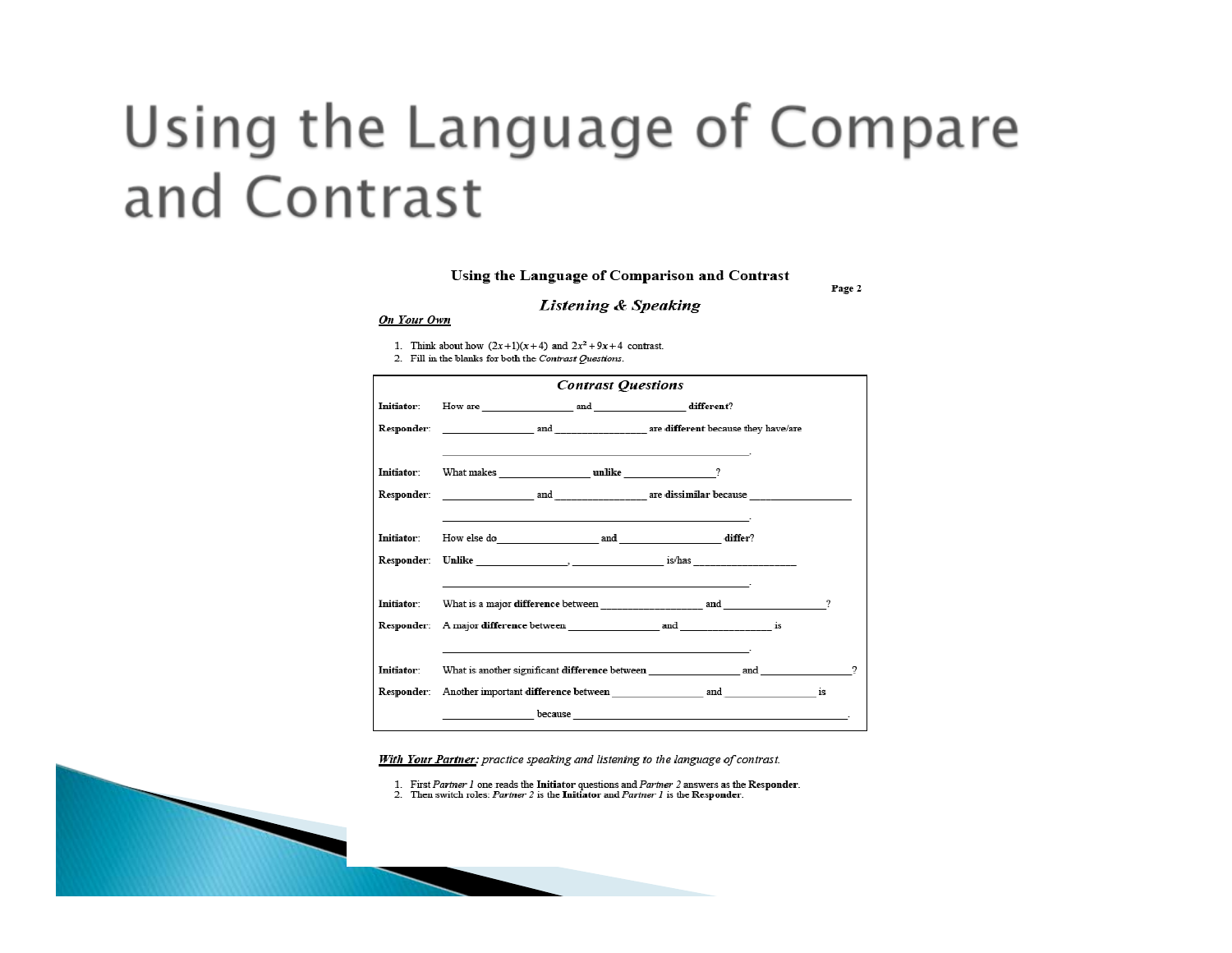#### Using the Language of Comparison and Contrast

Page 3

#### **Writing & Reading**

On Your Own: Fill in the blanks of the Comparison/Contrast Paragraph Frame.

| <b>Comparison/Contrast Paragraph Frame</b>                                                                                                                                                                                     |                                |                                                                                                                                                                                                                                |                                          |  |  |
|--------------------------------------------------------------------------------------------------------------------------------------------------------------------------------------------------------------------------------|--------------------------------|--------------------------------------------------------------------------------------------------------------------------------------------------------------------------------------------------------------------------------|------------------------------------------|--|--|
|                                                                                                                                                                                                                                | and are similar. Each (is/has) |                                                                                                                                                                                                                                |                                          |  |  |
|                                                                                                                                                                                                                                |                                | . Like the contract of the contract of the contract of the contract of the contract of the contract of the contract of the contract of the contract of the contract of the contract of the contract of the contract of the con | also has                                 |  |  |
|                                                                                                                                                                                                                                |                                | . A significant similarity between the two is                                                                                                                                                                                  |                                          |  |  |
|                                                                                                                                                                                                                                |                                |                                                                                                                                                                                                                                | . Although they share many similarities, |  |  |
| differs from                                                                                                                                                                                                                   |                                | because the contract of the contract of the contract of the contract of the contract of the contract of the contract of the contract of the contract of the contract of the contract of the contract of the contract of the co |                                          |  |  |
| An important difference between the two is the control of the control of the most of the control of the most of the control of the most of the most of the most of the most of the most of the most of the most of the most of |                                |                                                                                                                                                                                                                                |                                          |  |  |
| significant difference is                                                                                                                                                                                                      |                                |                                                                                                                                                                                                                                |                                          |  |  |

On Your Own: Write your paragraph.

With Your Partner: Reading the language of comparison and contrast.

- 1. First Partner 1 one reads her/his paragraph to Partner 2.
- 2. Then Partner 2 one reads her/his paragraph to Partner 1.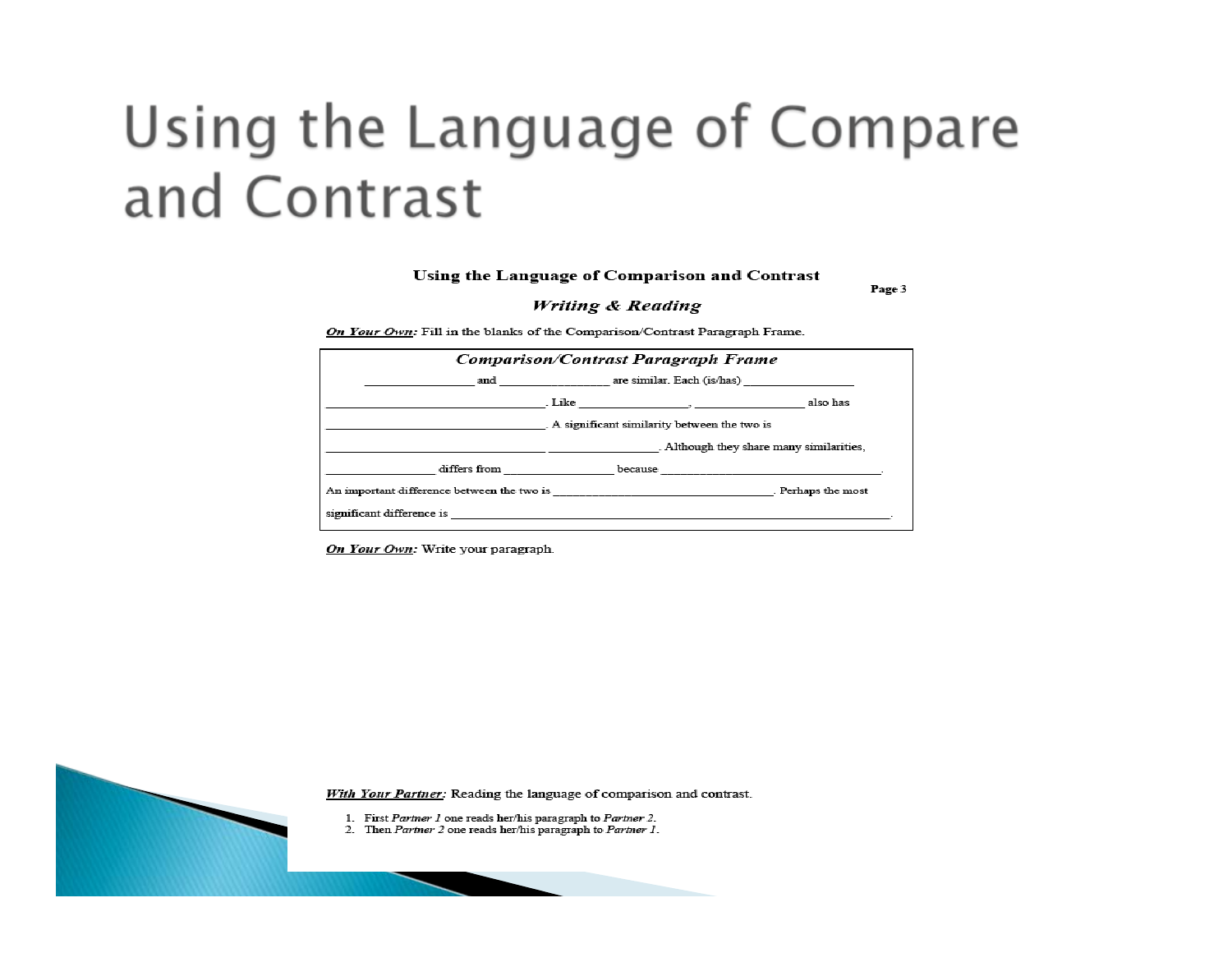How will you use this with your students?

What do you need to modify or add?

Why is this activity important?

When else can you use this activity with future lessons?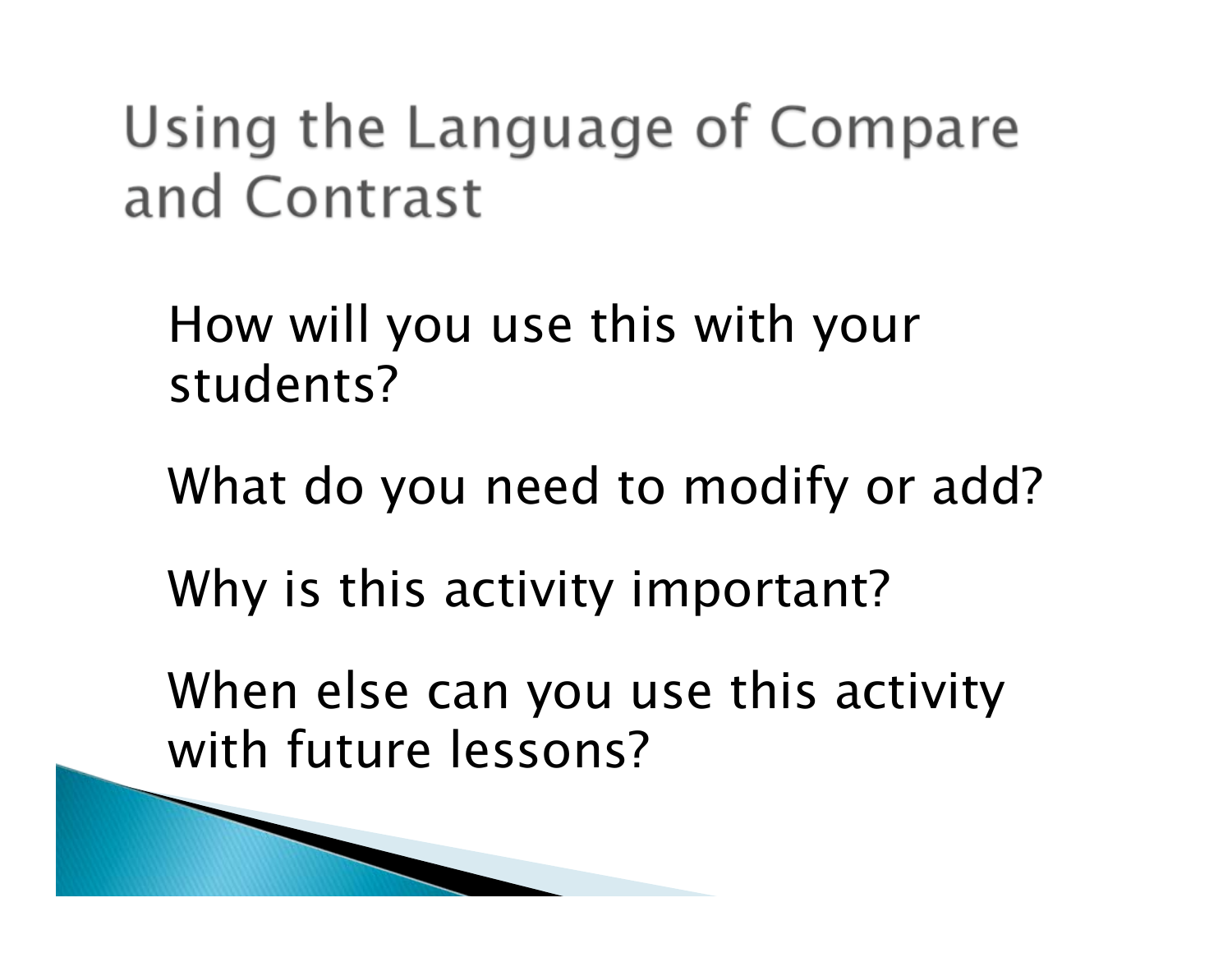### Module 4

# Outcome

Participants will gain an increased understanding of strategies that increase students' access to core mathematics content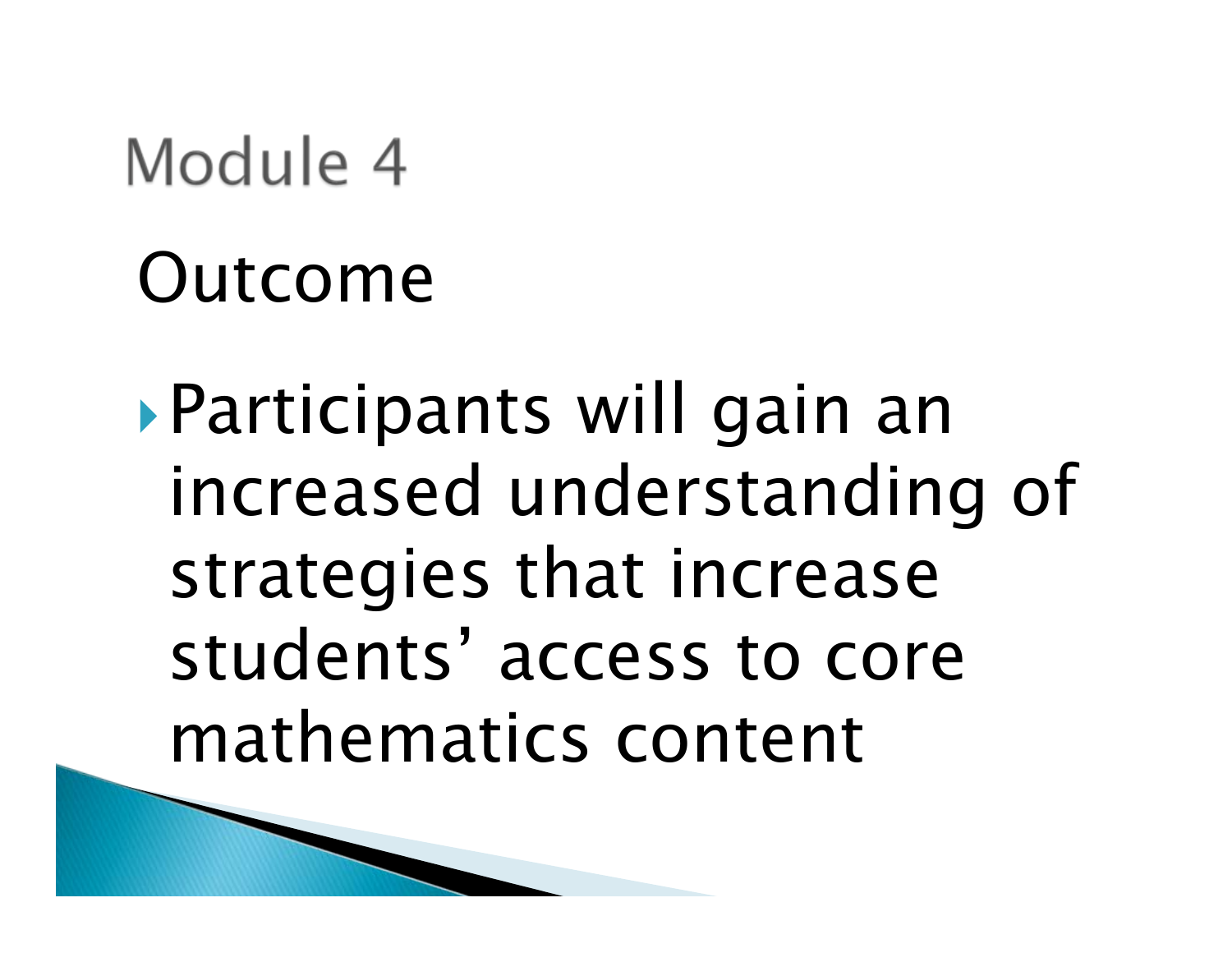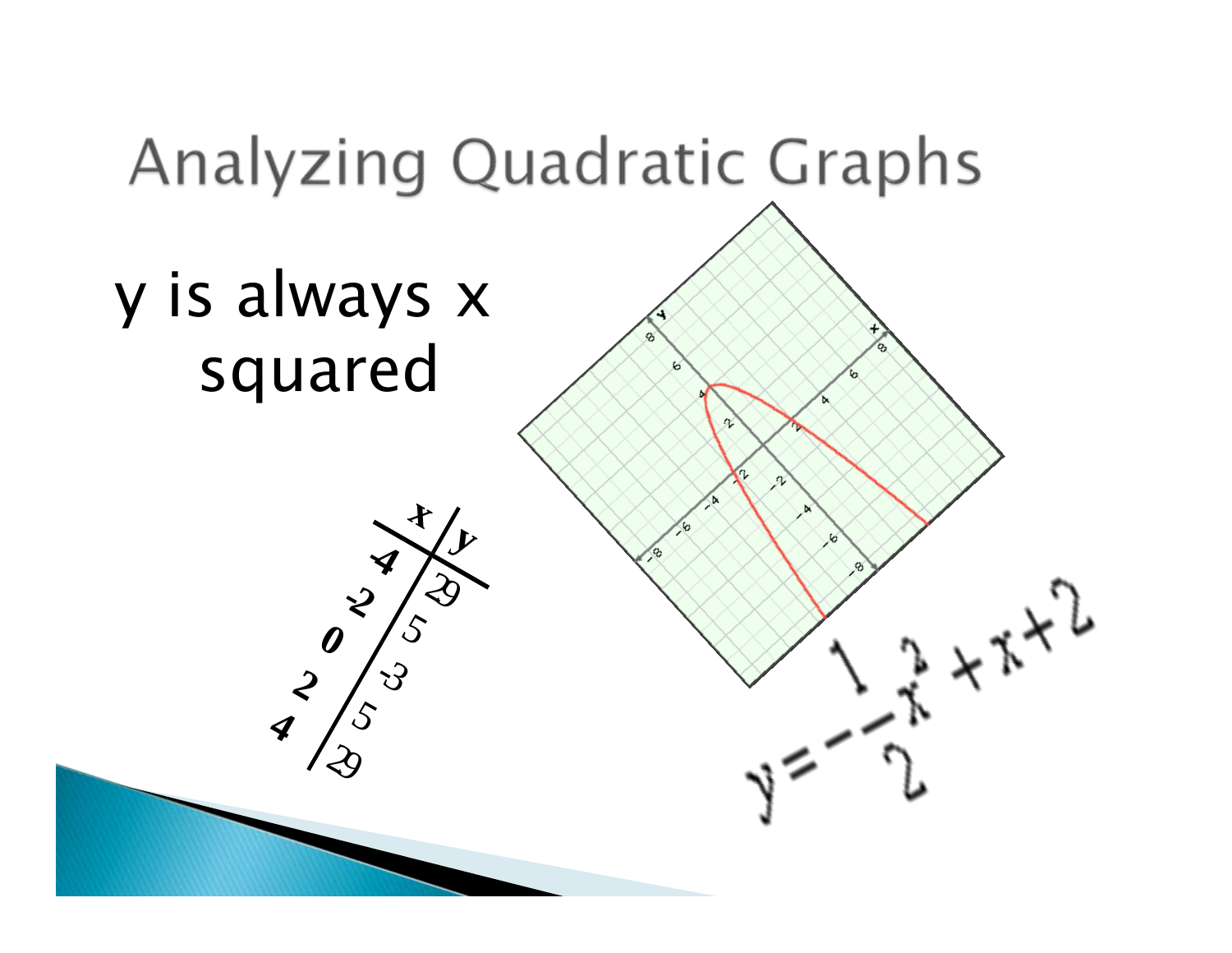Take the cards out of your envelope and spread them out on your table.

Match together the verbal descriptions, tabular representations, graphs, and symbolic representation.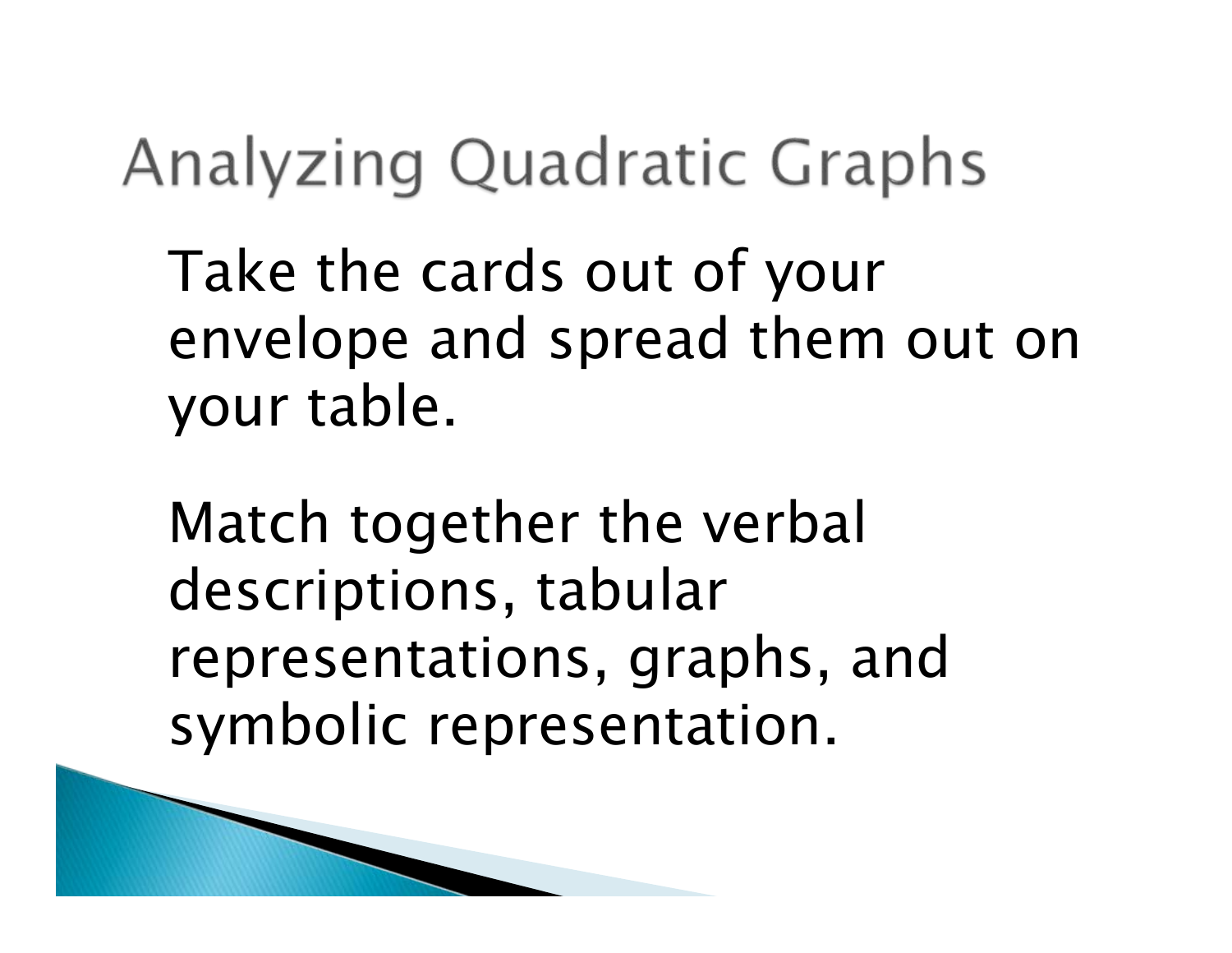In a small group, discuss what helped you to identify the members of each set?

Each group will then share one set of four representations and explain how they identified the members of that set.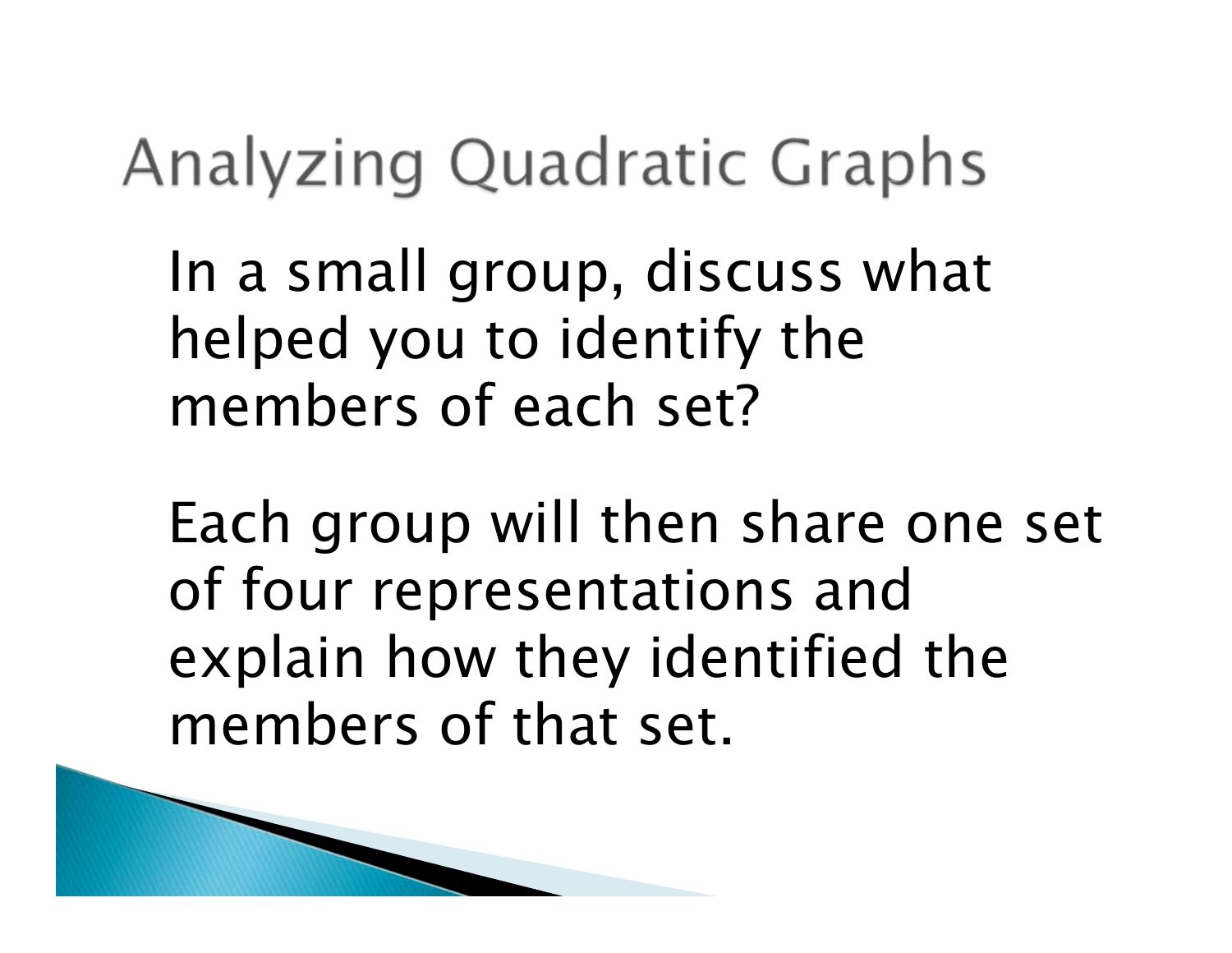How does this activity enrich the students' understanding of different quadratic representations?

How might you use a similar type activity in a different unit of study?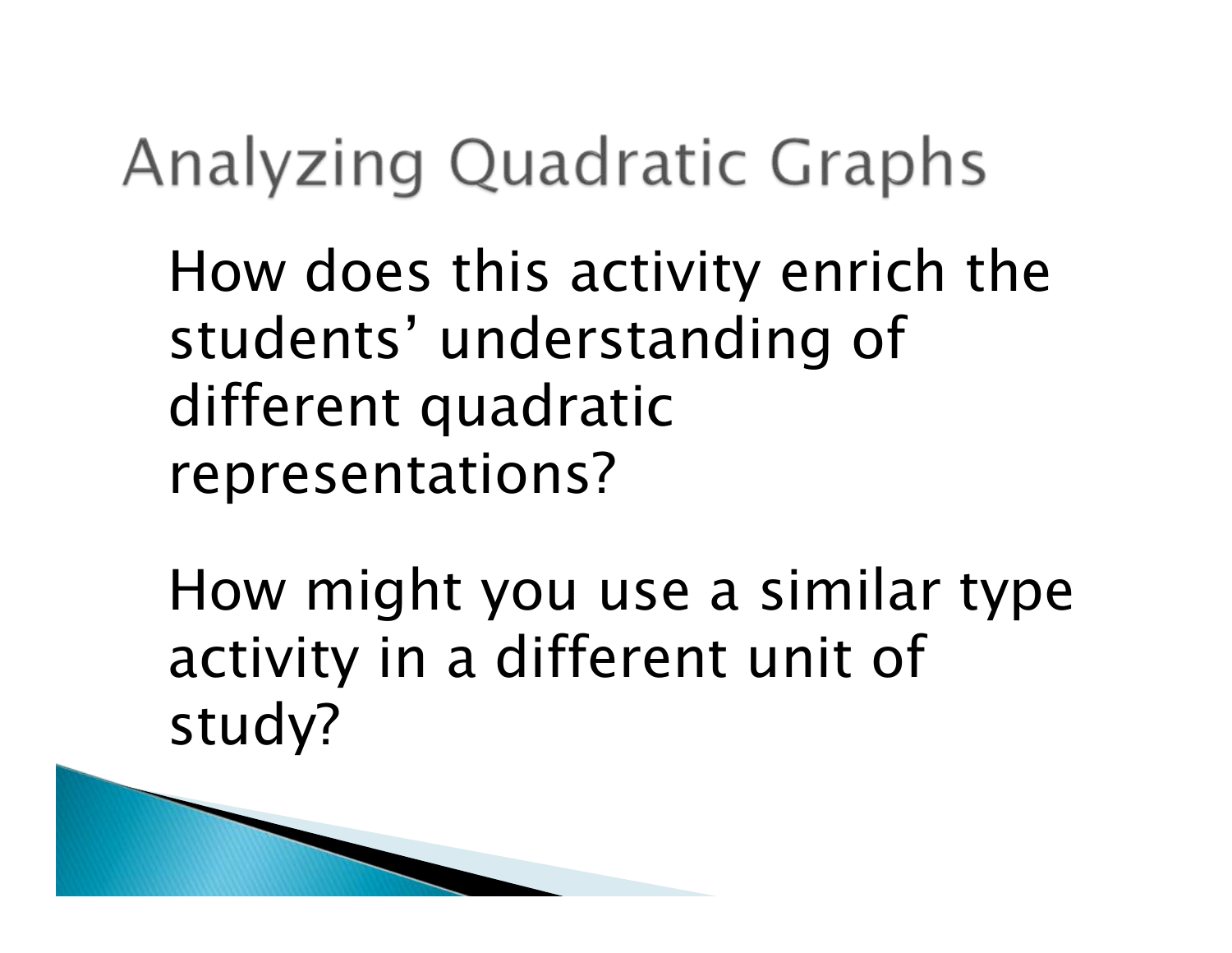### **COMPARING GRAPHS 1**

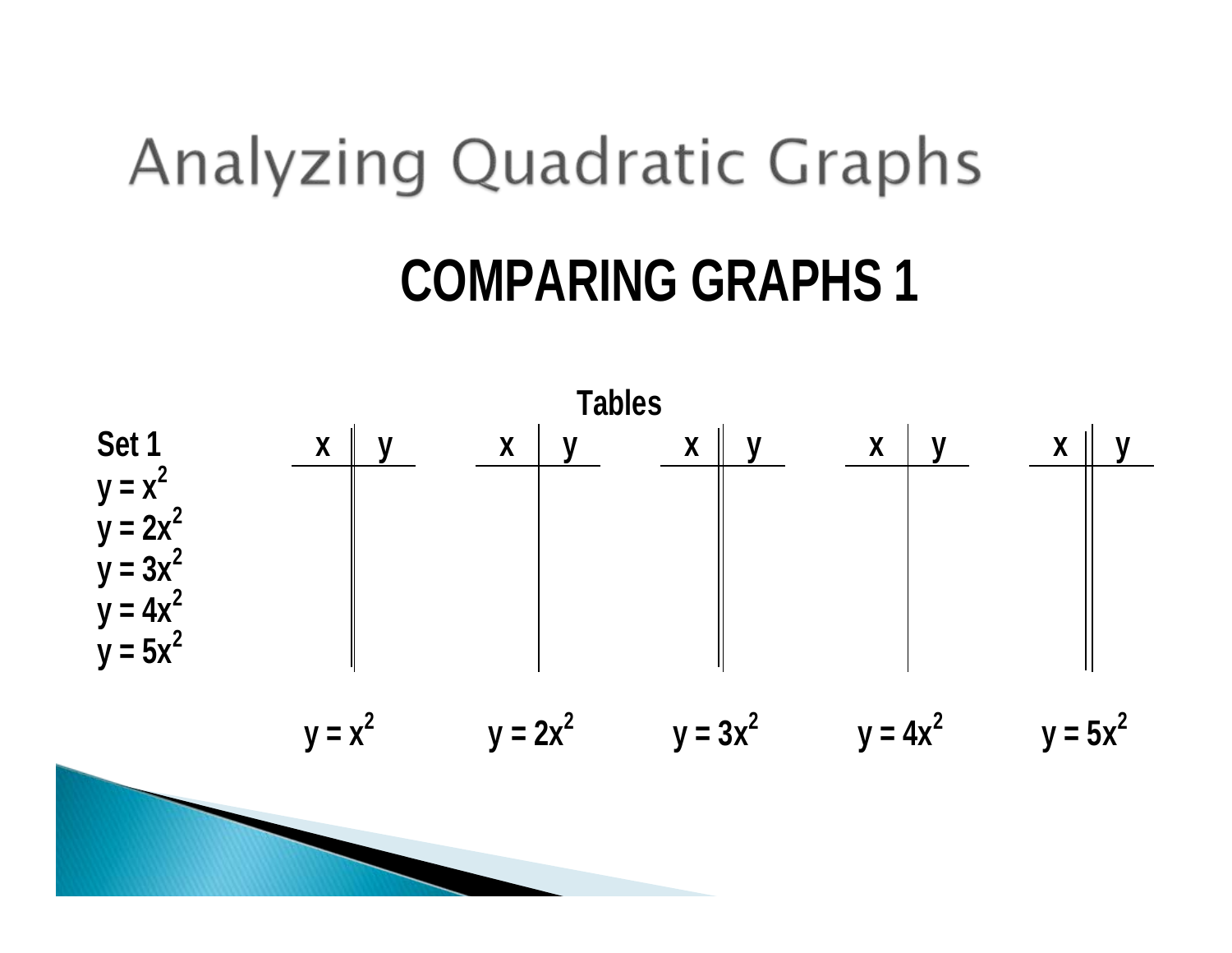Each group will receive one of the comparing graphs sheet.

Each member of the group will be receiving a blank transparency, a different colored marker, and a piece of graph paper.

Each person in the group will graph one of the equations on a transparency—your group will have a total of five different graphs.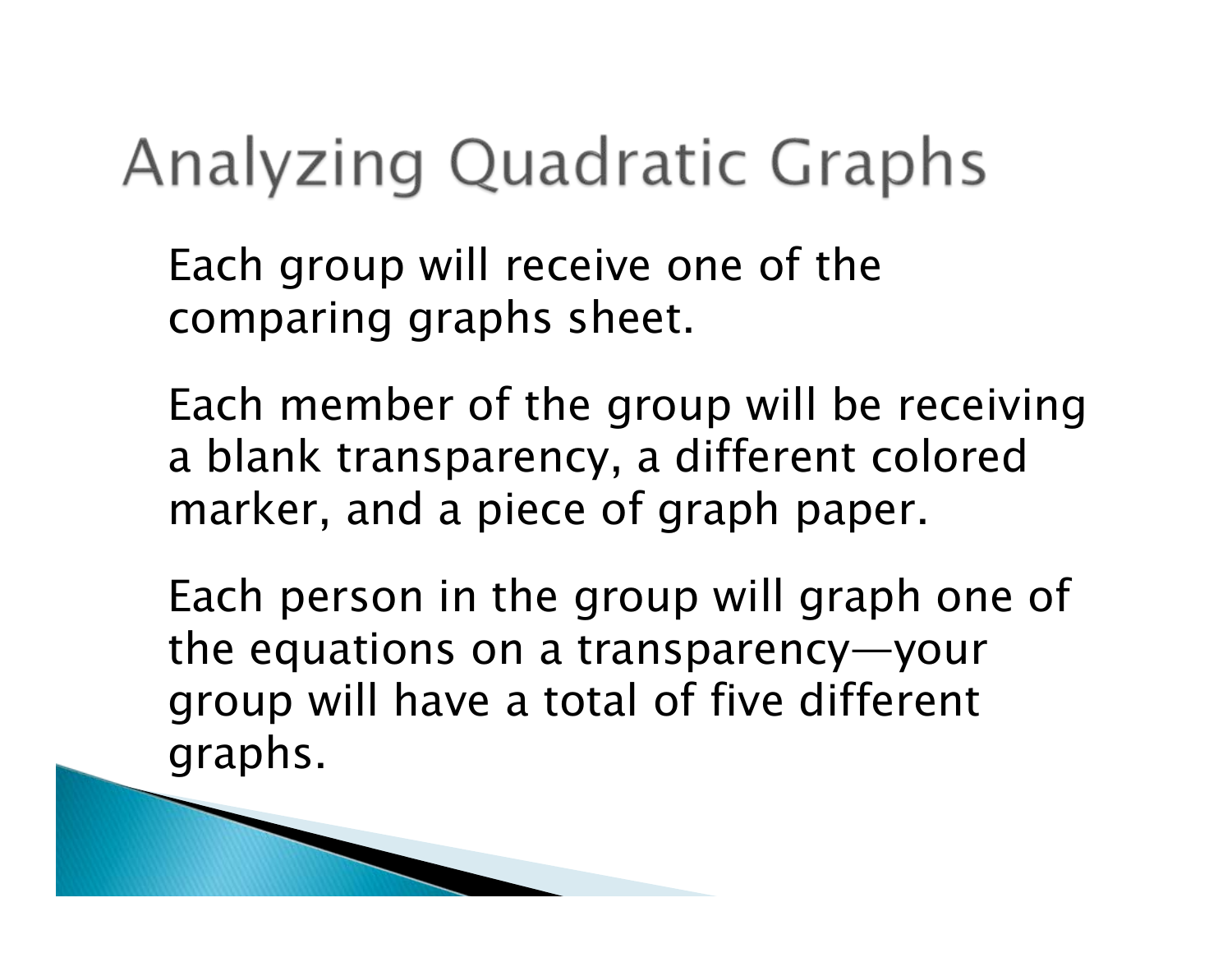Now that your group has graphed each equation, layer your transparencies.

What do you notice?

What is causing this to happen?

Generate two more equations which illustrate that you know what is causing the changes to occur.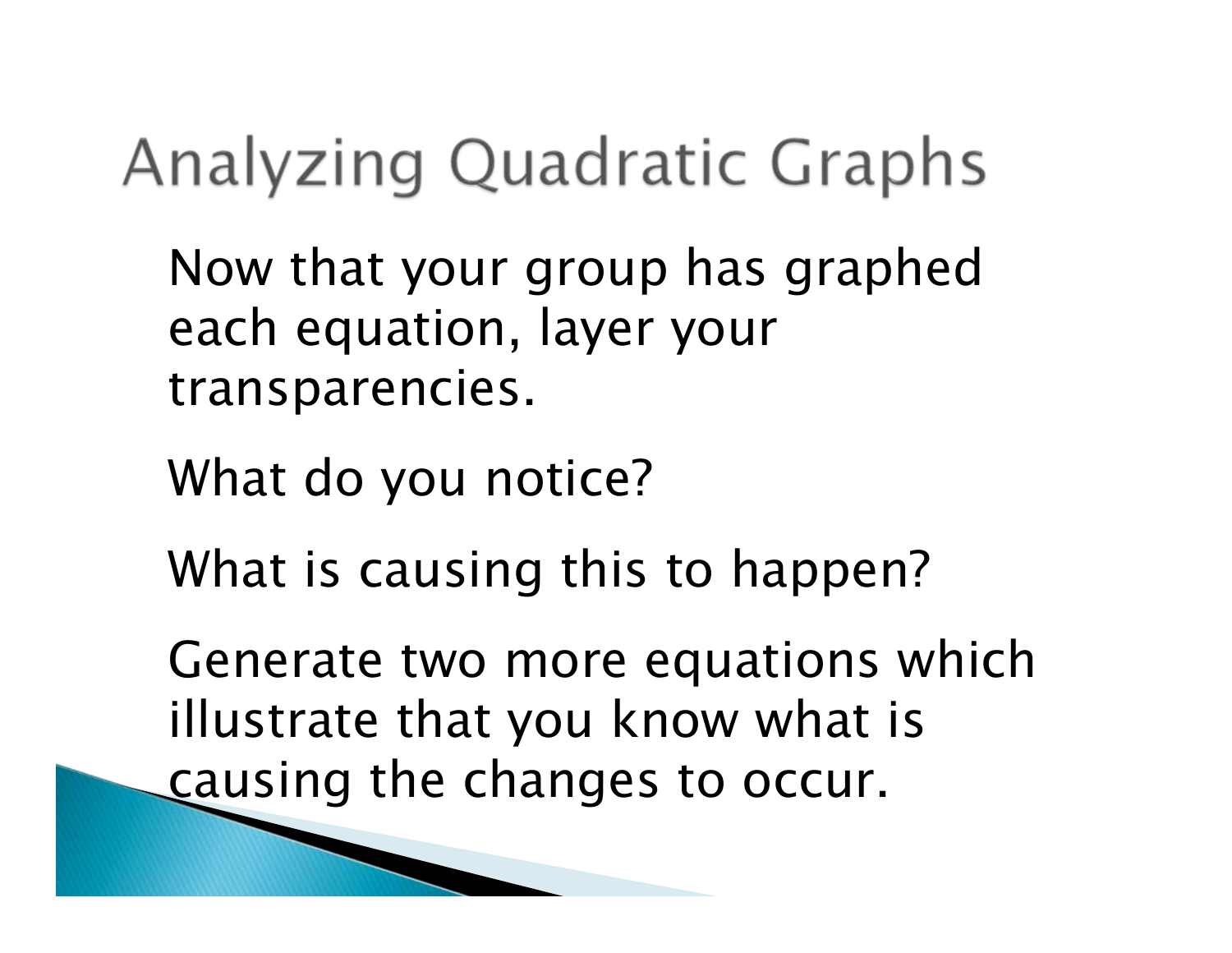# Module 5

#### Outcome

•Participants will learn explicit instructional conversations strategy that foster the development of academic language that increase students' access to core mathematics content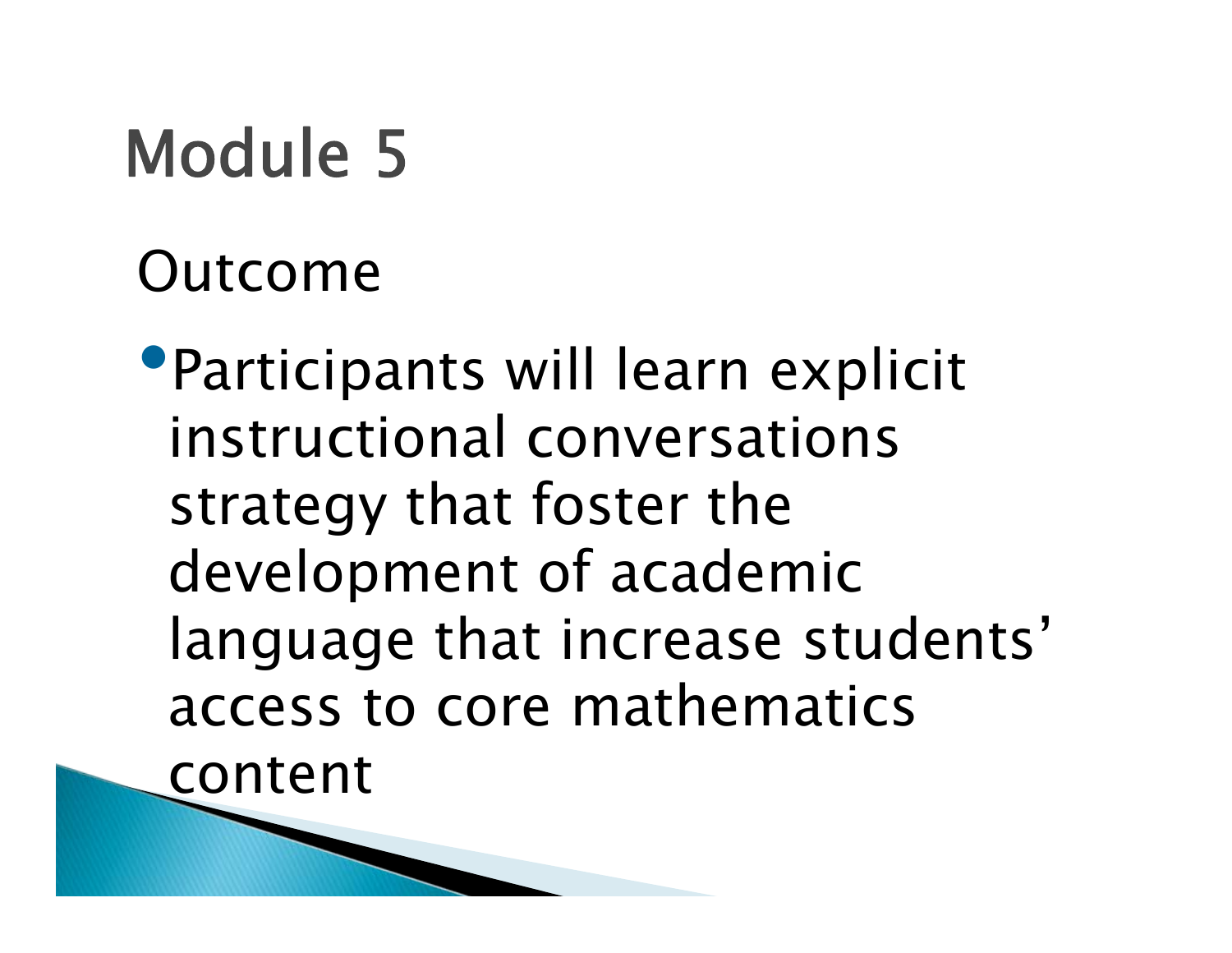### The Quadratic Formula

The Quadratic Formula

|   | $x=\frac{-b\pm\sqrt{b^2-4ac}}{2}$                                           |                                                                             |  |  |  |  |  |
|---|-----------------------------------------------------------------------------|-----------------------------------------------------------------------------|--|--|--|--|--|
| 扛 |                                                                             |                                                                             |  |  |  |  |  |
|   | Problem 1 - Write in standard form and solve<br>using the quadratic formula | Problem 2 - Write in standard form and solve<br>using the quadratic formula |  |  |  |  |  |
|   | $2x^2 = 4x + 30$                                                            | $2q^2 - 6 = -4q$                                                            |  |  |  |  |  |
|   |                                                                             |                                                                             |  |  |  |  |  |
|   |                                                                             |                                                                             |  |  |  |  |  |
|   |                                                                             |                                                                             |  |  |  |  |  |
|   |                                                                             |                                                                             |  |  |  |  |  |
|   |                                                                             |                                                                             |  |  |  |  |  |
|   |                                                                             |                                                                             |  |  |  |  |  |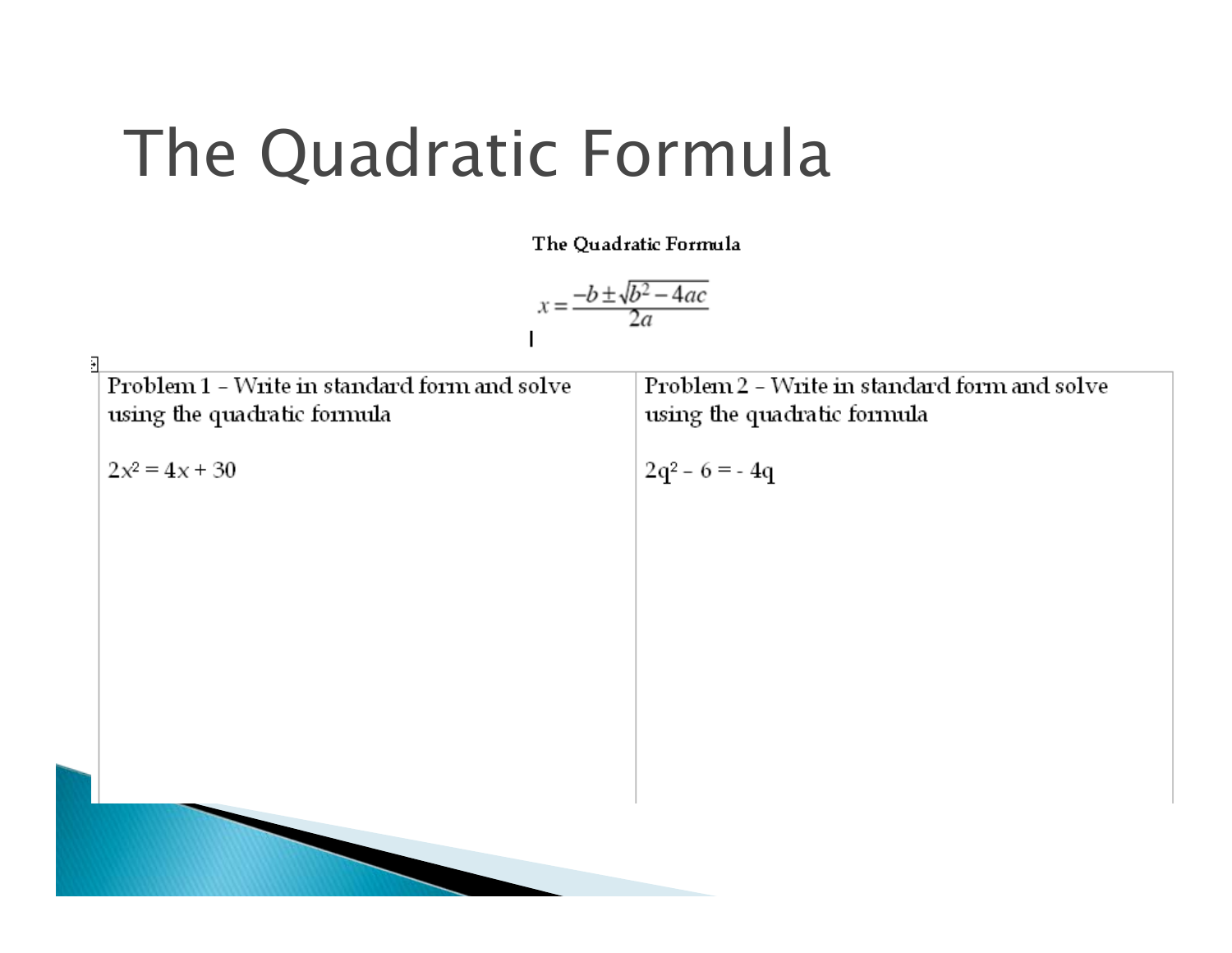#### Academic Language Development

#### Strategy:

#### **Instructional Conversation** (Listening/Speaking)

#### **Mathematically Speaking!**

#### Write your name and your partner's name.

Person #1 explains how to solve the first problem to person #2. Person #2 should mark a tally mark on the chart each time a vocabulary word is used. Encourage your partner to keep on talking until he or she has used all the target words. Then person #2 should explain how to solve the second problem while #1 marks on the chart.

| <b>Mathematics Vocabulary</b> | #1 | #2 |
|-------------------------------|----|----|
| coefficient                   |    |    |
| discriminant                  |    |    |
| formula                       |    |    |
| identify                      |    |    |
| 'opposite                     |    |    |
| quadratic                     |    |    |
| radical                       |    |    |
| roots                         |    |    |
| second degree polynomial      |    |    |
|                               |    |    |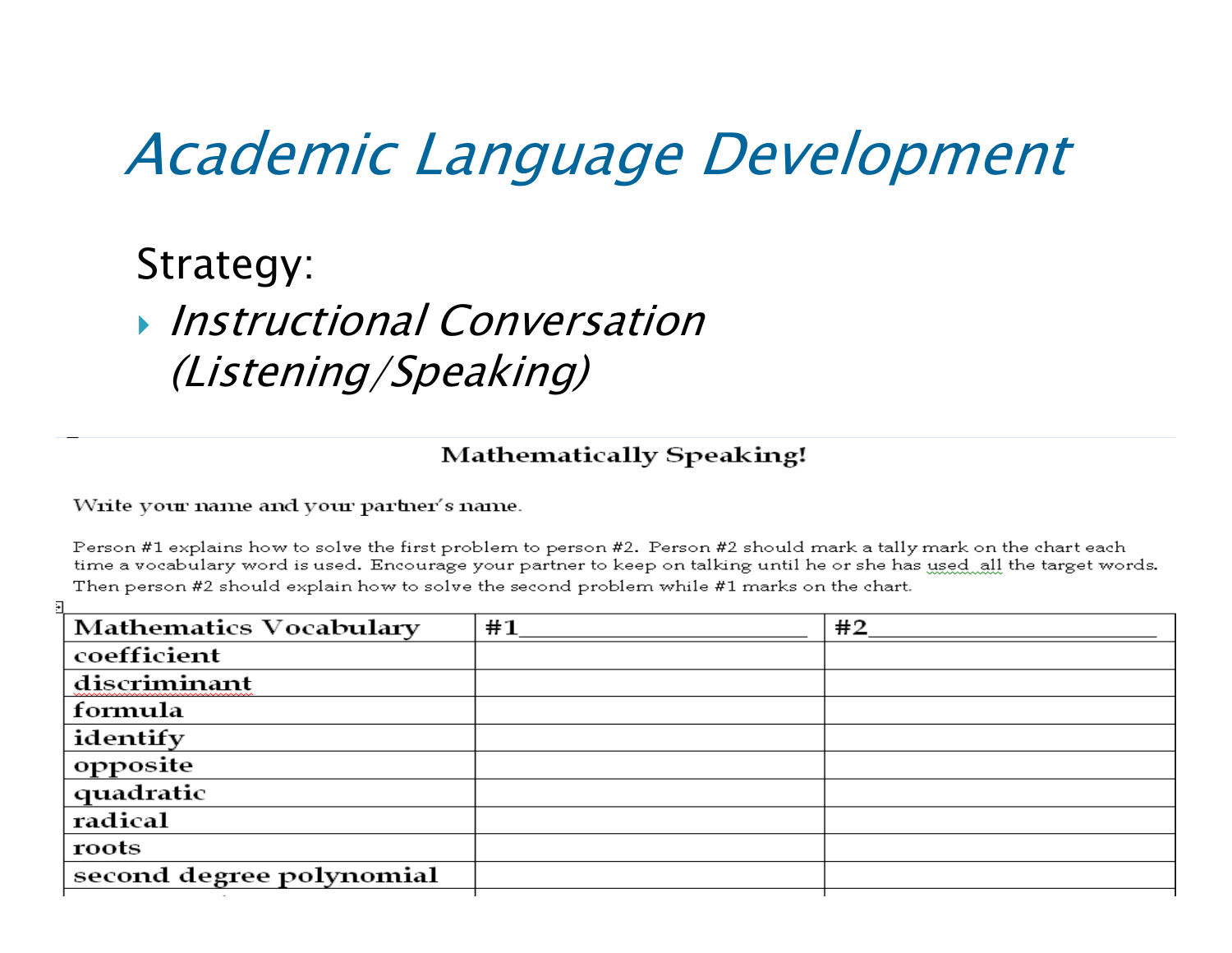#### "Mathematically Speaking…"

#### **Instructional Conversation**

◦ The instructional conversation activity is used for review or quided practice. Student pairs are formed. Target vocabulary words are written on the IC chart in the left column. The 2 students write their names across the top. One student explains half of the completed task or a given problem to the other student as he or she tallies on the chart each time a target word is used in the explanation. Students keep talking until all target words have been used. The other student then takes a turn doing the same.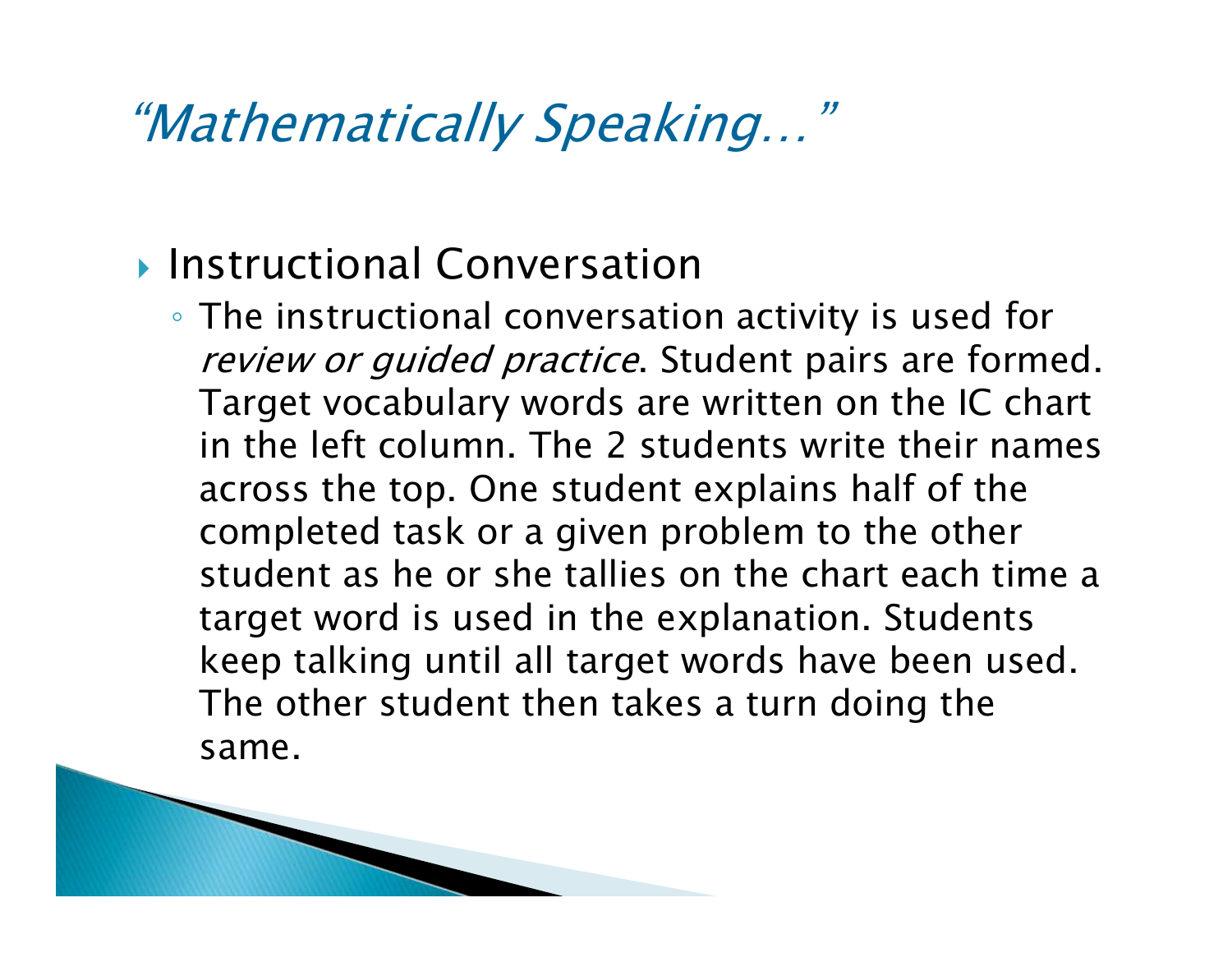#### Academic Language Development

- How can this strategy modeled be used with other concepts in this unit?
- What changes do you foresee in your students' understanding after utilizing these strategies?
- How can this strategy specifically address EL needs?
- How will you make time in your day-to-day lessons to incorporate these strategies?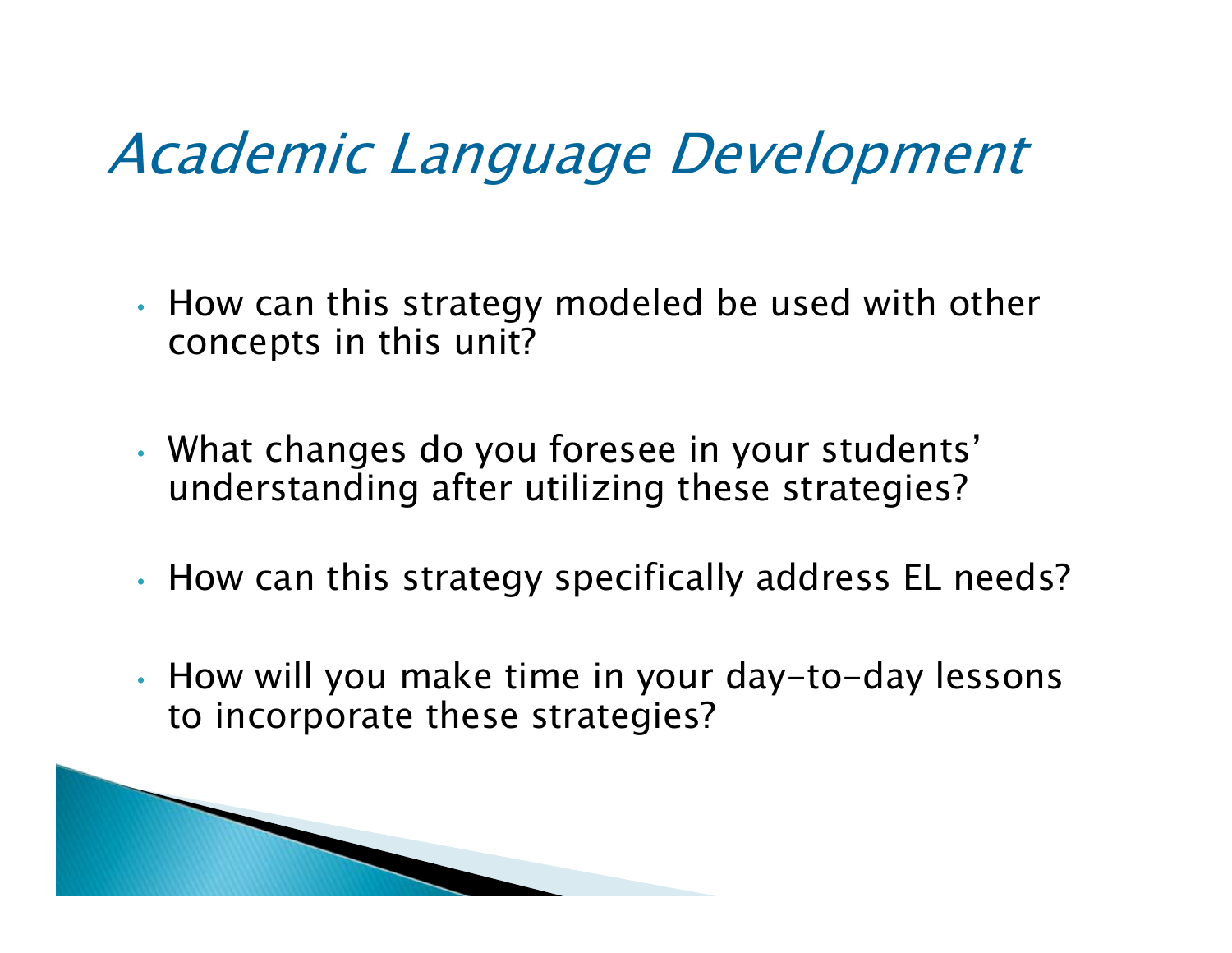# Module 6

# Outcome

Participants will become familiar with the Comprehensive Assessment Program for Mathematics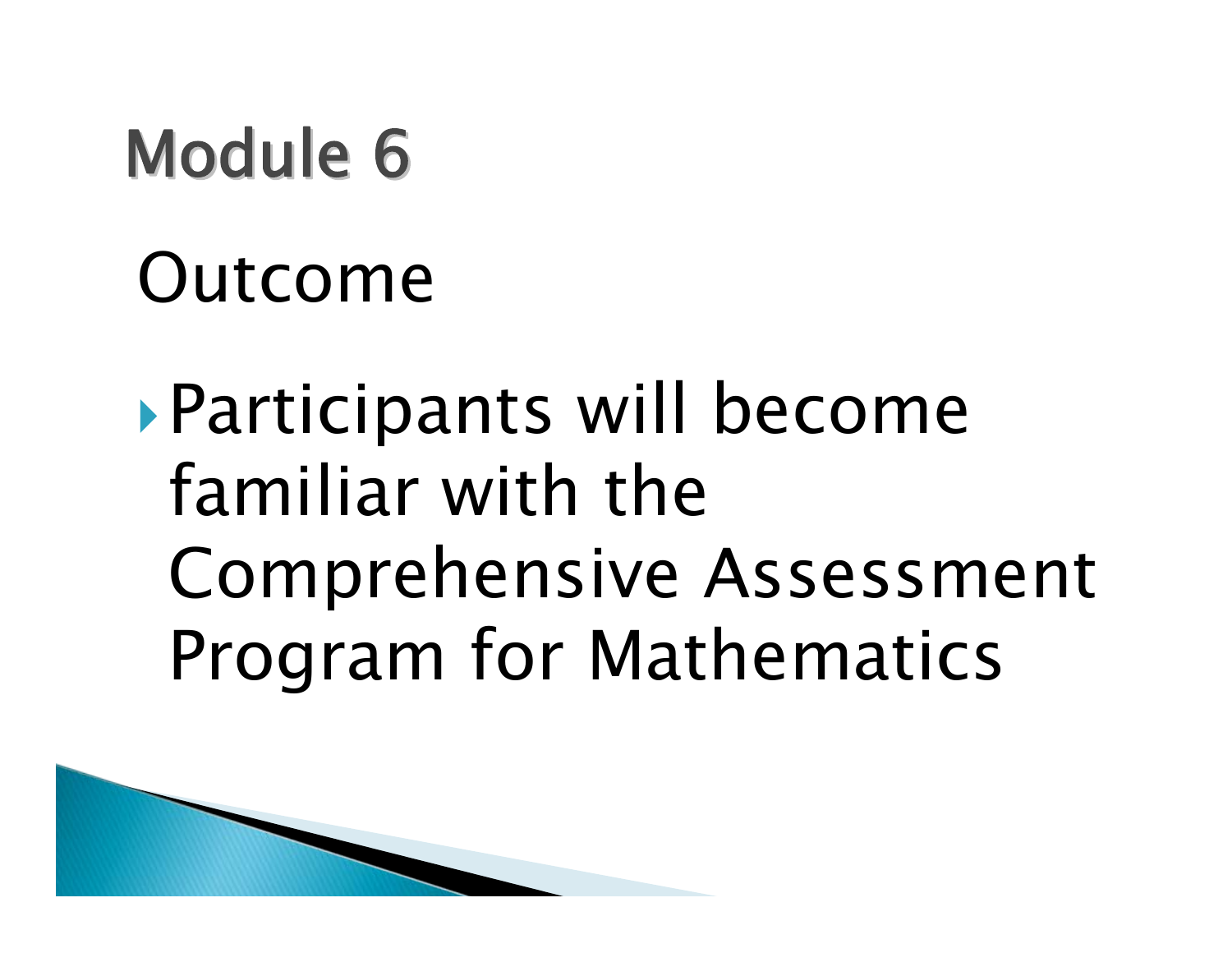## Periodic Assessments Periodic Assessments

- There are Periodic Assessments for grades Kinder through Geometry.
- Blueprints available for PA's on the math website under Instructional Guide
- Elementary:
	- ∘ There are 3 PA's each PA assesses the standards in  $\overline{\phantom{a}}$ the Instructional Blocks found in the Mathematics Instructional Guide

#### Secondary:

◦ There are 3 PA's – each PA assesses the standards in the first three units of the Mathematics Instructional Guide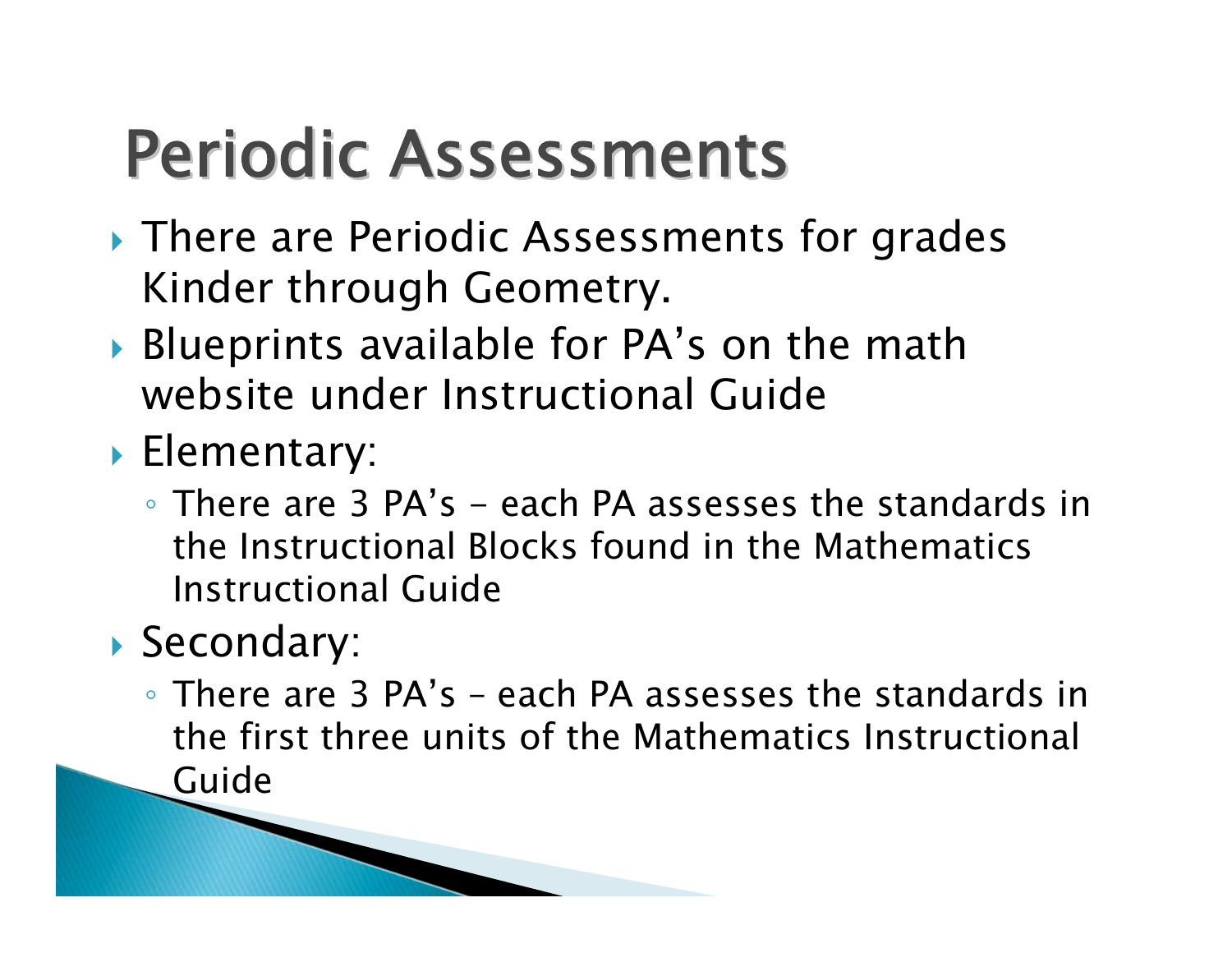### Progress Monitoring Assessments

- There are PMA's for each of the grades and/or courses that have Periodic Assessments.
- There are two types of PMA's:
	- Ready-Made Assessments assess 1 or 2 standards with 4 to 10 questions
	- Create your own assessment
	- There are answer sheets available to get your assessment scores on CORE K12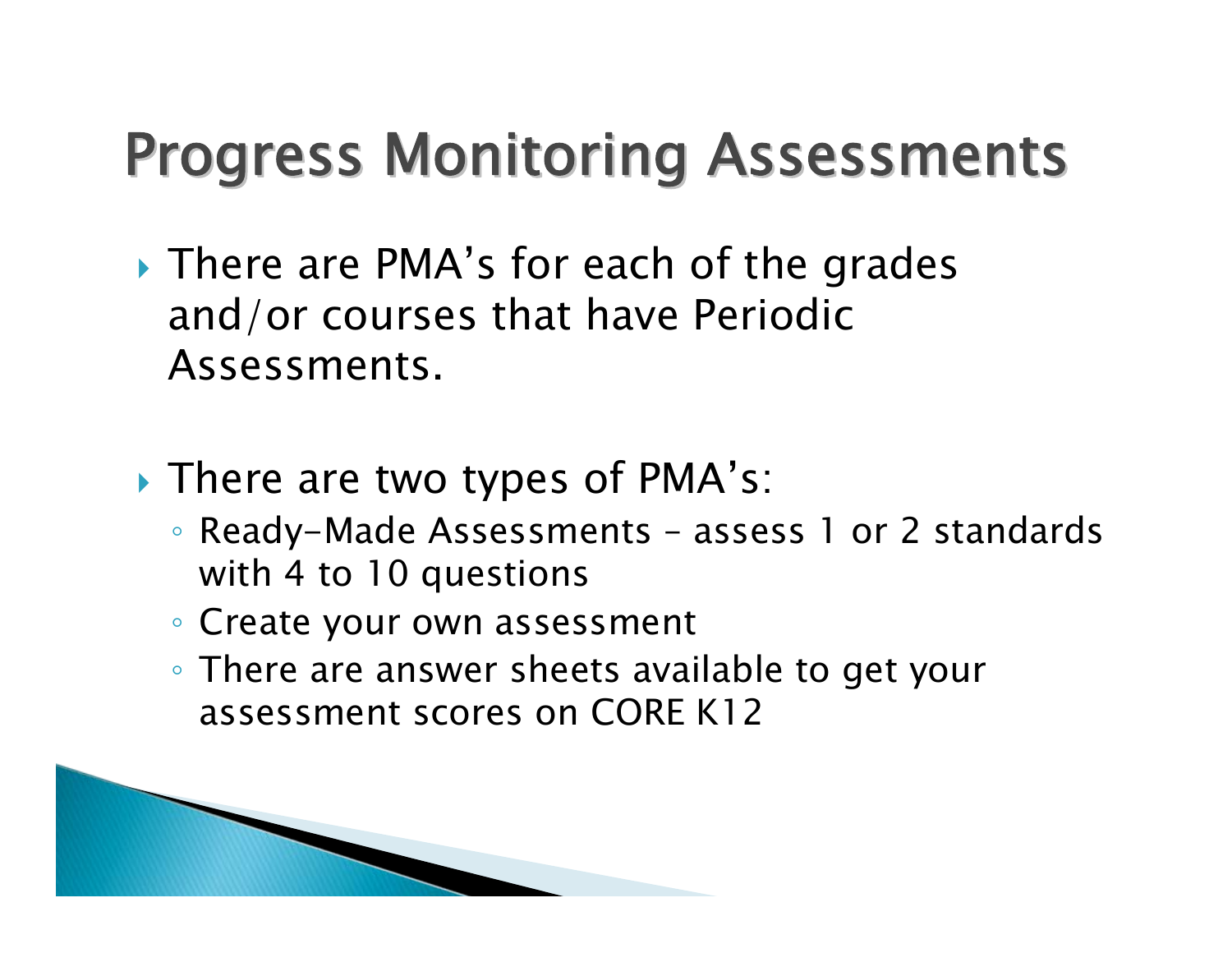# Diagnostic Assessments

- Grade 5 Diagnostic
	- All grade 5 students will take this assessment at the end of the year.
	- Data from this assessment will be used to decide the intervention students will need in grade 6 if any.

#### Grade 8 Diagnostic

- All students enrolled in Algebra Readiness in the Spring semester will take this assessment.
- Data from this assessment will be used to decide the intervention students will need in grade 9 if any.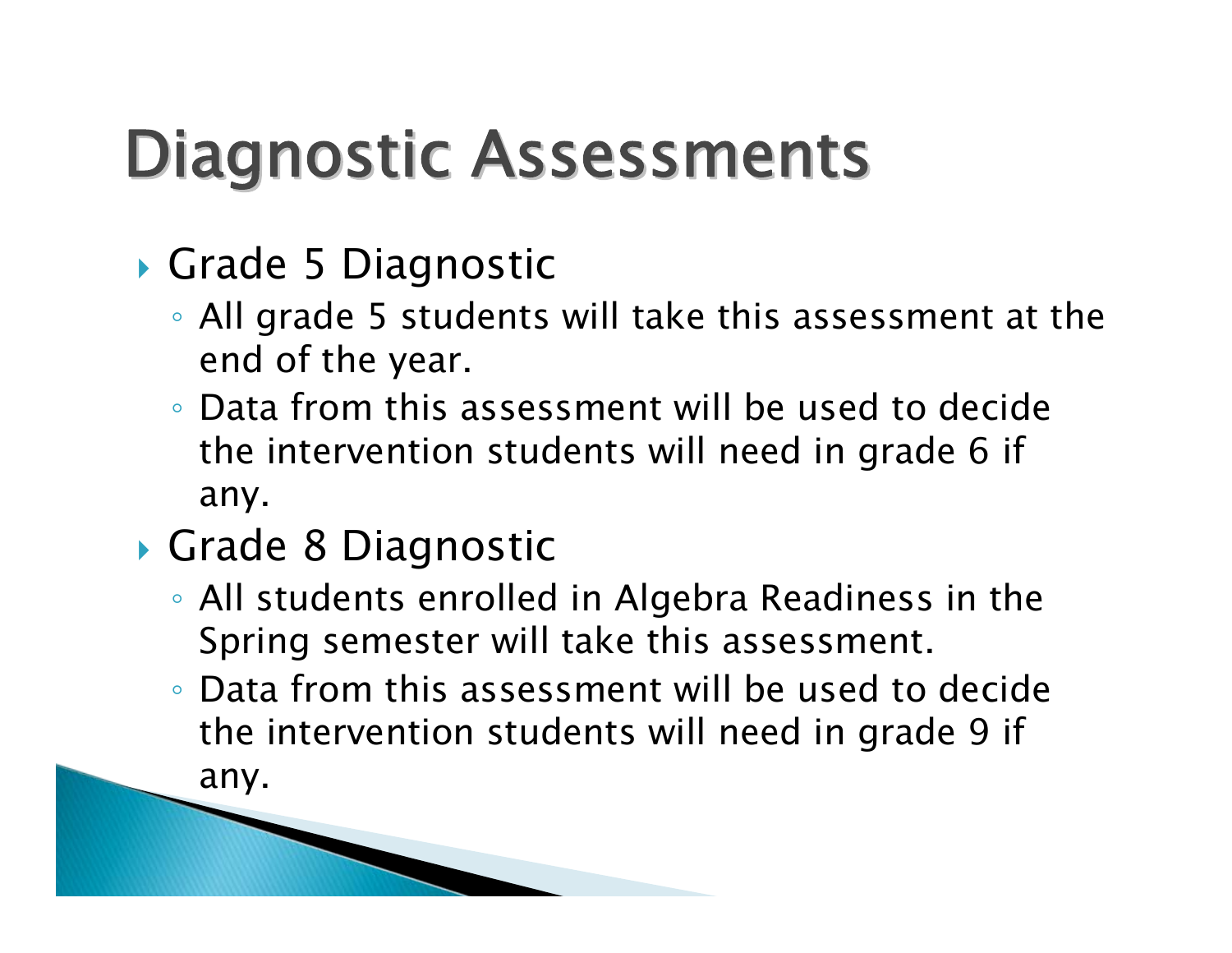# End-of-Course Examinations

Algebra 1

▶ The Algebra 1 *End-of-Course Examination will be cumulative.* 

- ▶ Items may test a student's knowledge on any of the 25 California Algebra 1 Standards (See the Mathematics Framework for California Public Schools, 2007).
- ▶ These include standards that would be taught during Algebra 1A and Algebra 1B.
- ▶ The assessment will consist of 40 multiple choice items and four constructed response items. Students will answer two of the four constructed response items.

#### Geometry

- ▶ The Algebra 1 *End-of-Course Examination will be cumulative.*
- ▶ Items may test a student's knowledge on any of the 25 California Algebra 1 Standards (See the Mathematics Framework for California Public Schools, 2007).
- ▶ These include standards that would be taught during Geometry 1A and Geometry 1B.
- ▶ The assessment will consist of 30 multiple choice items and four constructed response items. Students will answer two of the four constructed response items.